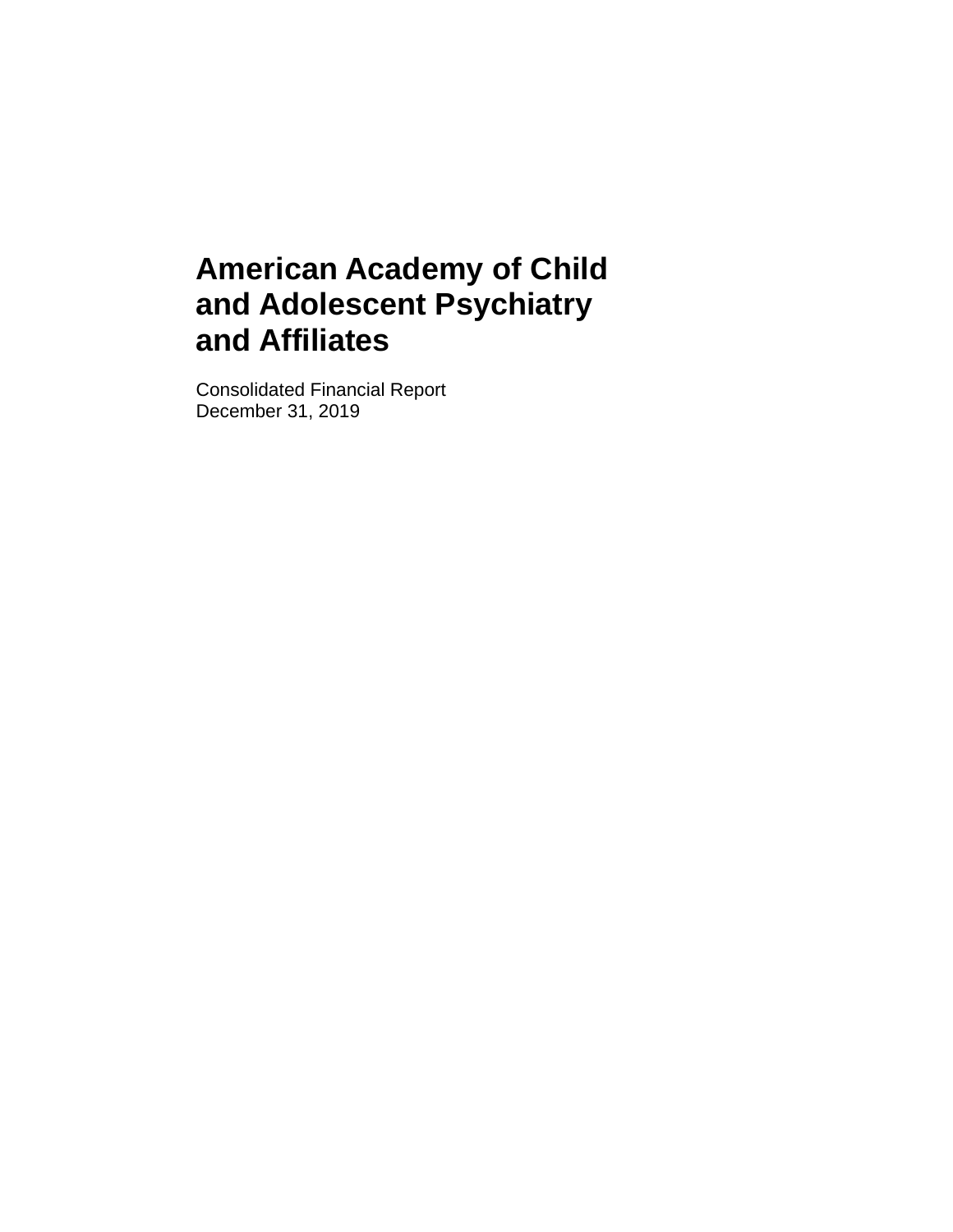# **Contents**

| Independent auditor's report                  | $1 - 2$ |
|-----------------------------------------------|---------|
| <b>Financial statements</b>                   |         |
| Consolidated balance sheet                    | 3       |
| Consolidated statement of activities          | 4       |
| Consolidated statement of functional expenses | 5       |
| Consolidated statement of cash flows          | 6       |
| Notes to consolidated financial statements    | 7-18    |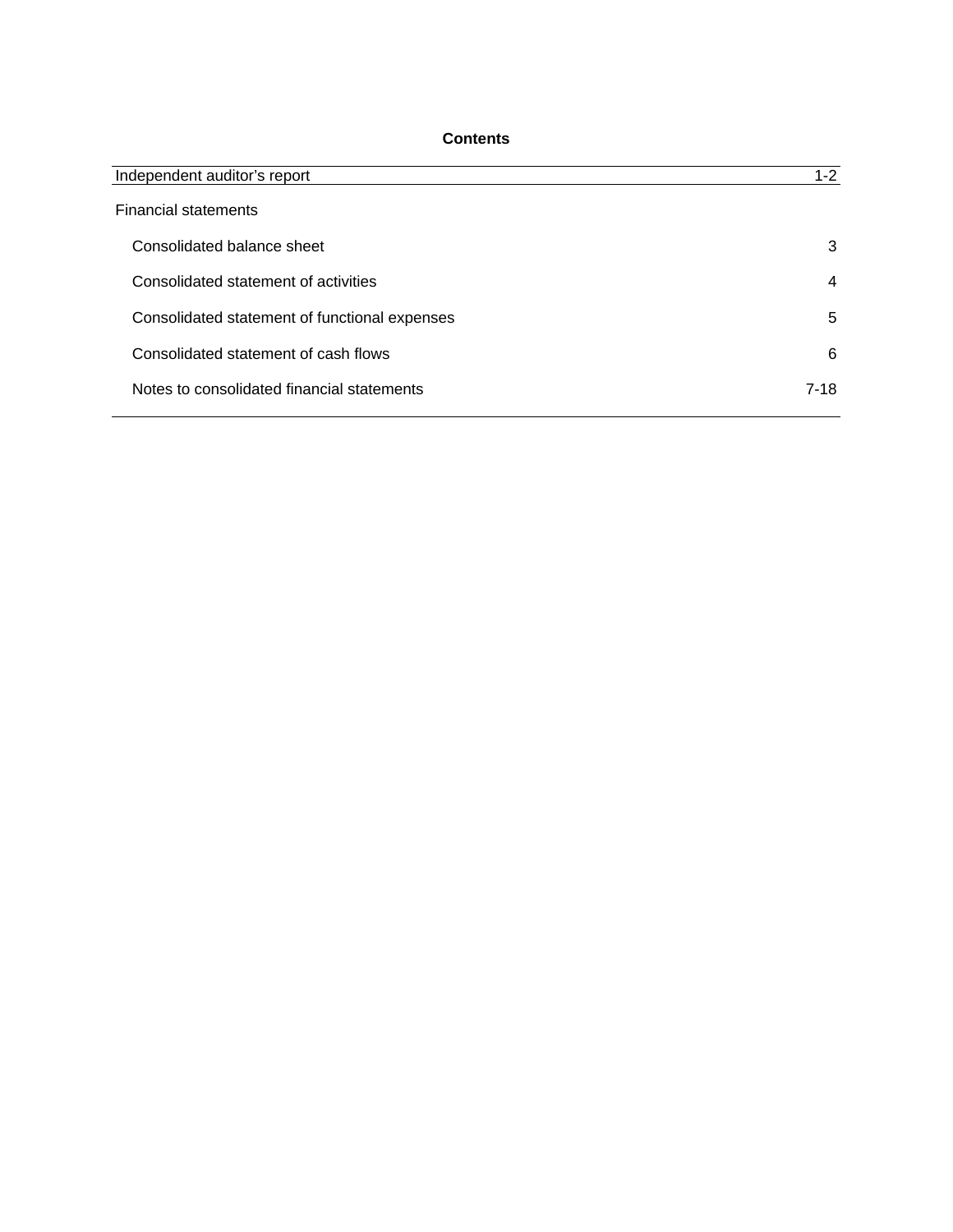

**RSM US LLP** 

#### **Independent Auditor's Report**

To the Council American Academy of Child and Adolescent Psychiatry

#### **Report on the Financial Statements**

We have audited the accompanying consolidated financial statements of American Academy of Child and Adolescent Psychiatry and Affiliates (the Academy), which comprise the consolidated balance sheet as of December 31, 2019, the related consolidated statements of activities, functional expenses and cash flows for the year then ended, and the related notes to the consolidated financial statements (collectively, financial statements).

#### **Management's Responsibility for the Financial Statements**

Management is responsible for the preparation and fair presentation of these financial statements in accordance with accounting principles generally accepted in the United States of America; this includes the design, implementation and maintenance of internal control relevant to the preparation and fair presentation of financial statements that are free from material misstatement, whether due to fraud or error.

#### **Auditor's Responsibility**

Our responsibility is to express an opinion on these financial statements based on our audit. We conducted our audit in accordance with auditing standards generally accepted in the United States of America and the standards applicable to financial audits contained in *Government Auditing Standards*, issued by the Comptroller General of the United States. Those standards require that we plan and perform the audit to obtain reasonable assurance about whether the financial statements are free from material misstatement.

An audit involves performing procedures to obtain audit evidence about the amounts and disclosures in the financial statements. The procedures selected depend on the auditor's judgment, including the assessment of the risks of material misstatement of the financial statements, whether due to fraud or error. In making those risk assessments, the auditor considers internal control relevant to the entity's preparation and fair presentation of the financial statements in order to design audit procedures that are appropriate in the circumstances, but not for the purpose of expressing an opinion on the effectiveness of the entity's internal control. Accordingly, we express no such opinion. An audit also includes evaluating the appropriateness of accounting policies used and the reasonableness of significant accounting estimates made by management, as well as evaluating the overall presentation of the financial statements.

We believe that the audit evidence we have obtained is sufficient and appropriate to provide a basis for our audit opinion.

THE POWER OF BEING UNDERSTOOD AUDIT | TAX | CONSULTING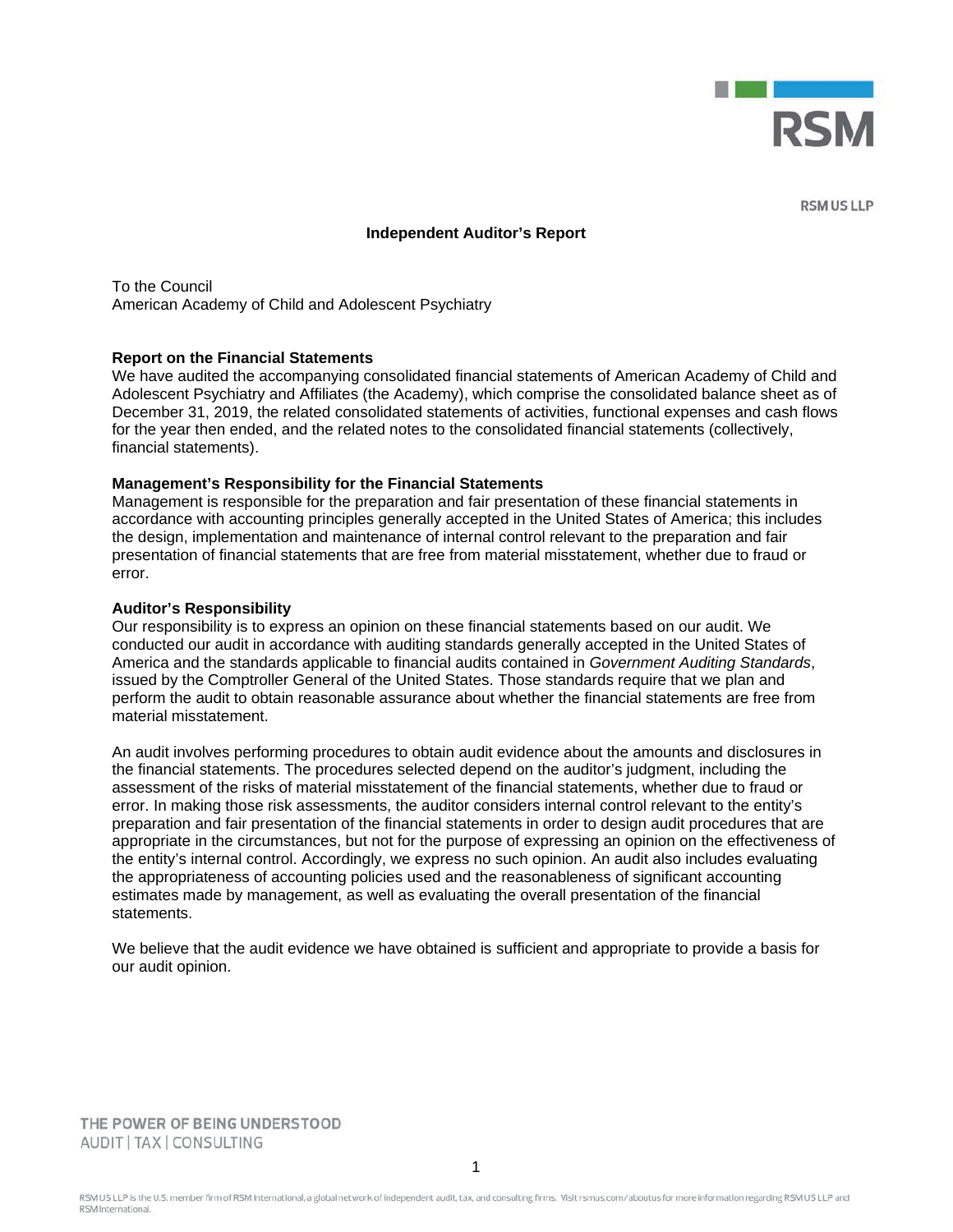#### **Opinion**

In our opinion, the financial statements referred to above present fairly, in all material respects, the financial position of American Academy of Child and Adolescent Psychiatry and Affiliates as of December 31, 2019, and the changes in their net assets and their cash flows for the year then ended in accordance with accounting principles generally accepted in the United States of America.

#### **Other Reporting Required by** *Government Auditing Standards*

In accordance with *Government Auditing Standards*, we have also issued our report dated December 23, 2020, on our consideration of the Academy's internal control over financial reporting and on our tests of its compliance with certain provisions of laws, regulations, contracts, and grant agreements and other matters. The purpose of that report is solely to describe the scope of our testing of internal control over financial reporting and compliance and the results of that testing, and not to provide an opinion on the effectiveness of the Academy's internal control over financial reporting or on compliance. That report is an integral part of an audit performed in accordance with *Government Auditing Standards* in considering the Academy's internal control over financial reporting and compliance.

## **Report on Summarized Comparative Information**

We have previously audited the Academy's 2018 financial statements, and we expressed an unmodified audit opinion on those audited financial statements in our report dated September 26, 2019. In our opinion, the summarized comparative information presented herein as of and for the year ended December 31, 2018, is consistent, in all material respects, with the audited financial statements from which it has been derived.

RSM US LLP

Washington, D.C. December 23, 2020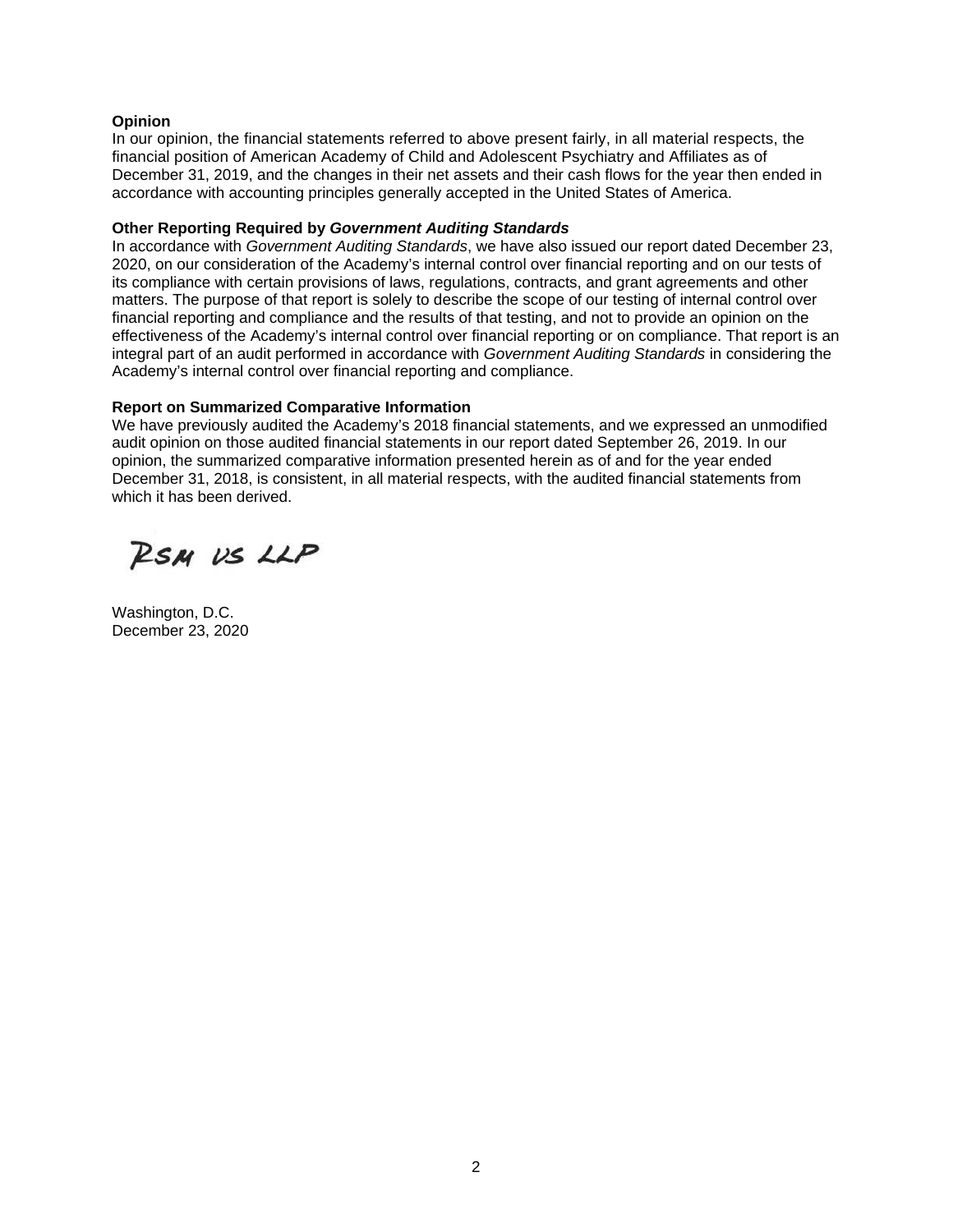# **Consolidated Balance Sheet December 31, 2019 (With Comparative Totals for 2018)**

|                                               |     | 2018       |                  |
|-----------------------------------------------|-----|------------|------------------|
| <b>Assets</b>                                 |     |            |                  |
| Cash                                          | \$  | 1,877,551  | \$<br>1,301,215  |
| Investments                                   |     | 17,213,430 | 14,405,934       |
| Receivables, net                              |     | 751,444    | 1,285,258        |
| Prepaid expenses and other                    |     | 117,628    | 199,956          |
| Property and equipment, net                   |     | 1,431,645  | 1,523,316        |
| <b>Total assets</b>                           | -56 | 21,391,698 | \$<br>18,715,679 |
| <b>Liabilities and Net Assets</b>             |     |            |                  |
| Liabilities:                                  |     |            |                  |
| Accounts payable and accrued expenses         | \$  | 1,597,994  | \$<br>1,394,480  |
| Deferred revenue                              |     | 1,842,158  | 1,591,829        |
| Regional council dues payable                 |     | 251,861    | 273,998          |
| <b>Total liabilities</b>                      |     | 3,692,013  | 3,260,307        |
| Commitments and contingencies (Note 7 and 11) |     |            |                  |
| Net assets:                                   |     |            |                  |
| Without donor-restrictions:                   |     |            |                  |
| Undesignated                                  |     | 12,488,449 | 10,882,641       |
| Board-designated                              |     | 881,365    | 786,633          |
|                                               |     | 13,369,814 | 11,669,274       |
| With donor-restrictions                       |     | 4,329,871  | 3,786,098        |
|                                               |     | 17,699,685 | 15,455,372       |
| <b>Total liabilities and net assets</b>       |     |            |                  |
|                                               |     | 21,391,698 | \$<br>18,715,679 |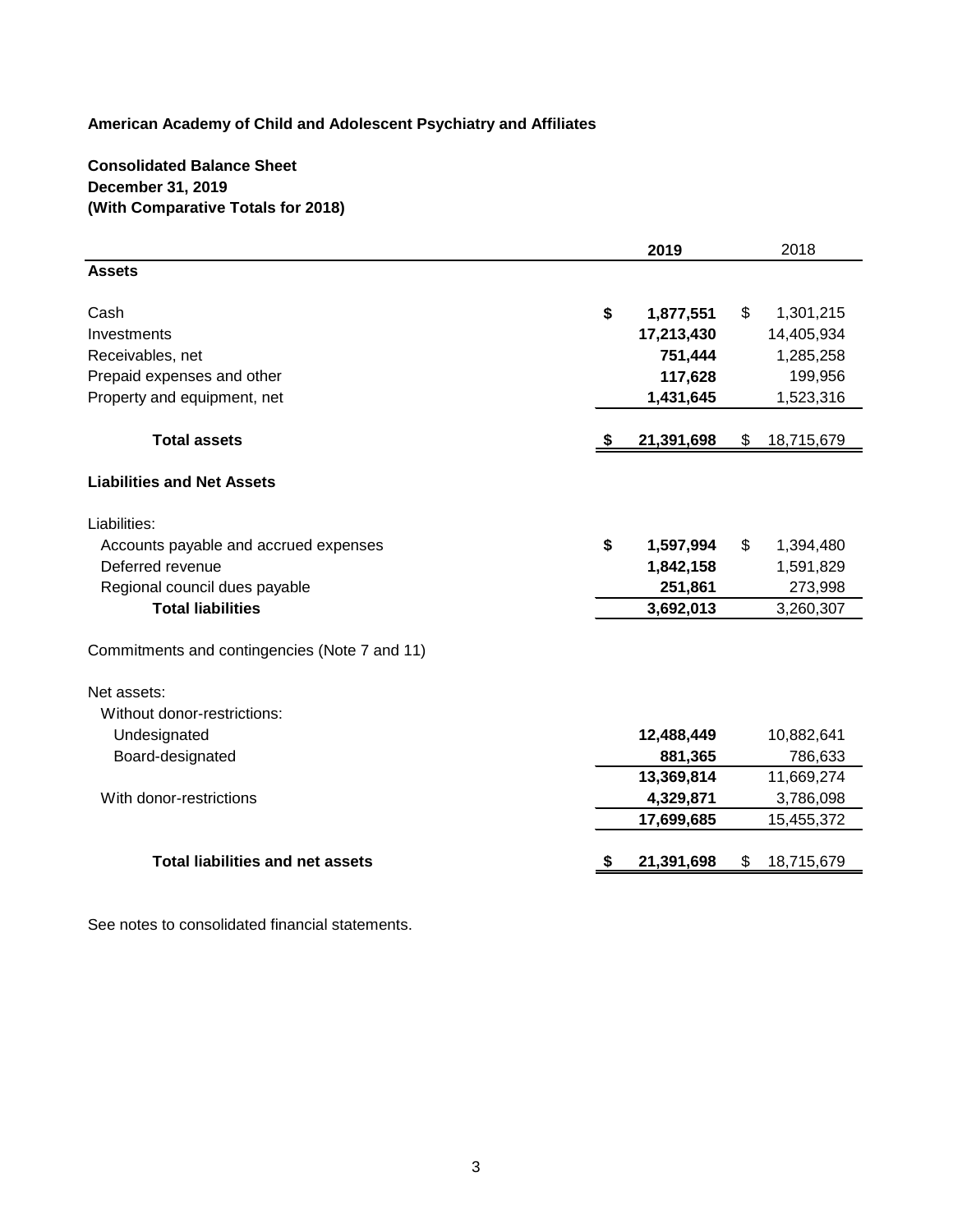# **Consolidated Statement of Activities Year Ended December 31, 2019 (With Comparative Totals for 2018)**

|                                       |                      | 2019                |                  |                  |
|---------------------------------------|----------------------|---------------------|------------------|------------------|
|                                       | <b>Without Donor</b> | <b>With Donor</b>   |                  |                  |
|                                       | <b>Restrictions</b>  | <b>Restrictions</b> | <b>Total</b>     | 2018             |
| Revenue and support:                  |                      |                     |                  |                  |
| Annual meeting and institutes         | 2,782,937<br>\$      | \$                  | \$<br>2,782,937  | \$<br>2,768,181  |
| Membership dues and fees              | 3,082,473            |                     | 3,082,473        | 2,971,774        |
| Investment gain (loss), net           | 2,146,896            | 607,964             | 2,754,860        | (1,024,276)      |
| Grants and contributions              | 1,752,438            | 160,666             | 1,913,104        | 1,910,854        |
| Journal and royalties                 | 1,463,489            |                     | 1,463,489        | 1,342,843        |
| Publications                          | 298,780              |                     | 298,780          | 361,300          |
| Member benefit royalties              | 270,000              |                     | 270,000          | 270,000          |
| Training                              | 27,372               |                     | 27,372           | 62,178           |
| Advertising                           | 23,701               |                     | 23,701           | 58,832           |
| Building - rental income              | 288                  |                     | 288              | 509              |
| Other income                          | 436                  |                     | 436              | 110              |
| Net assets released from restrictions | 224,857              | (224, 857)          |                  |                  |
| <b>Total revenue and support</b>      | 12,073,667           | 543,773             | 12,617,440       | 8,722,305        |
|                                       |                      |                     |                  |                  |
| Expenses:                             |                      |                     |                  |                  |
| Program services:                     |                      |                     |                  |                  |
| Meetings and CME                      | 2,627,637            |                     | 2,627,637        | 2,264,605        |
| Research                              | 2,111,110            |                     | 2,111,110        | 1,944,099        |
| <b>Clinical Practice</b>              | 1,218,268            |                     | 1,218,268        | 1,165,708        |
| Journal                               | 1,049,362            |                     | 1,049,362        | 882,194          |
| Membership and communication          | 1,023,031            |                     | 1,023,031        | 1,057,397        |
| Advocacy                              | 889,209              | $\blacksquare$      | 889,209          | 672,638          |
| <b>Total program services</b>         | 8,918,617            | $\blacksquare$      | 8,918,617        | 7,986,641        |
| Supporting services:                  |                      |                     |                  |                  |
| Administration                        | 984,589              |                     | 984,589          | 1,059,375        |
| Fundraising                           | 469,921              | $\blacksquare$      | 469,921          | 529,399          |
| <b>Total supporting services</b>      | 1,454,510            | $\blacksquare$      | 1,454,510        | 1,588,774        |
|                                       |                      |                     |                  |                  |
| <b>Total expenses</b>                 | 10,373,127           |                     | 10,373,127       | 9,575,415        |
| <b>Change in net assets</b>           | 1,700,540            | 543,773             | 2,244,313        | (853, 110)       |
| Net assets:                           |                      |                     |                  |                  |
| Beginning                             | 11,669,274           | 3,786,098           | 15,455,372       | 16,308,482       |
|                                       |                      |                     |                  |                  |
| Ending                                | \$13,369,814         | 4,329,871<br>\$     | 17,699,685<br>\$ | 15,455,372<br>\$ |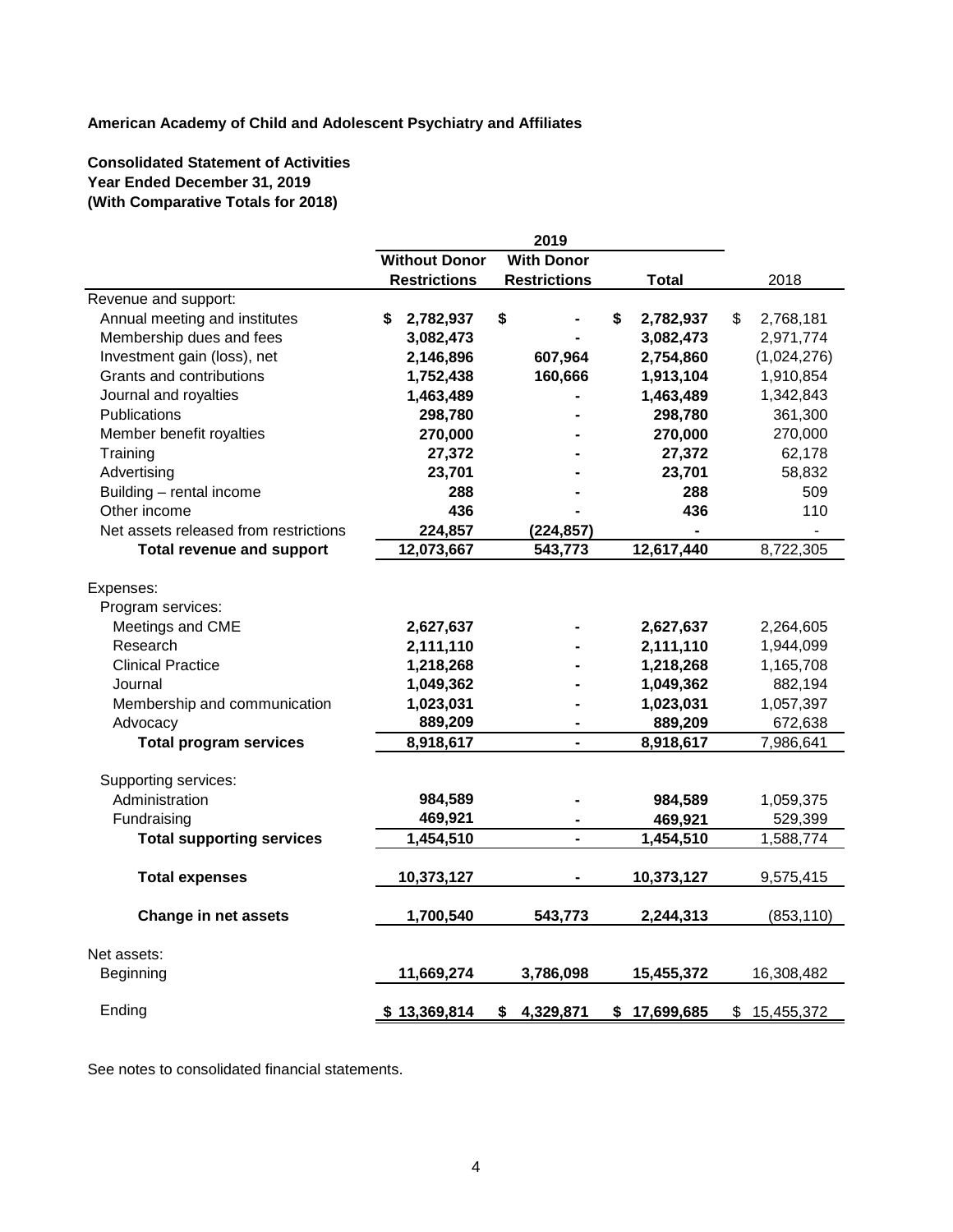**Consolidated Statement of Functional Expenses Year Ended December 31, 2019 (With Comparative Totals for 2018)**

|                                  |                 |               | <b>Program Services</b>  |                          | <b>Supporting Services</b> |                          |                      |                           |                          |                         |              |                 |
|----------------------------------|-----------------|---------------|--------------------------|--------------------------|----------------------------|--------------------------|----------------------|---------------------------|--------------------------|-------------------------|--------------|-----------------|
|                                  | Meetings        |               | Clinical                 |                          | Membership and             |                          | <b>Total Program</b> |                           |                          | <b>Total Supporting</b> | 2019         | 2018            |
|                                  | and CME         | Research      | Practice                 | Journal                  | Communications             | Advocacy                 | Services             | Administration            | Fundraising              | Services                | Total        | Total           |
|                                  |                 |               |                          |                          |                            |                          |                      |                           |                          |                         |              |                 |
| Personnel                        | \$<br>635,319   | 359,249<br>-9 | 540,442<br>- \$          | 286,308<br>- \$          | - \$<br>498,026            | 251,556<br>-S            | 2,570,900<br>S       | ,297,403<br>$$^{\circ}$ 1 | 110,447<br>-SS           | ,407,850<br>- 35        | 3,978,750    | 3,862,911       |
| Meetings & Travel                | 918,547         | 155,559       | 119,628                  | 15,153                   | 65,503                     | 88,760                   | 1,363,150            | 251,361                   | 136,521                  | 387,882                 | 1,751,032    | 1,443,210       |
| <b>Research Support</b>          |                 | 1,146,964     | $\blacksquare$           |                          |                            | $\overline{\phantom{a}}$ | 1,146,964            | $\overline{\phantom{a}}$  | $\overline{\phantom{a}}$ |                         | 1,146,964    | 1,078,322       |
| Publications, Printing & Design  | 131,925         | 6,260         | 9,995                    | 354,640                  | 195,073                    | 7,938                    | 705,831              | 44,311                    | 10,458                   | 54,769                  | 760,600      | 795,413         |
| <b>Professional Services</b>     | 203,299         | 83,795        | 108,835                  | 87,810                   | 55,800                     | 6,893                    | 546,432              | 511,164                   | 7,802                    | 518,966                 | 1,065,398    | 704,496         |
| Honoraria & Awards               | 88,700          | 110,710       | 27,500                   | 80,000                   |                            | 17,300                   | 324,210              | 83,832                    | 99,372                   | 183,204                 | 507,414      | 554,321         |
| Occupancy & Supplies             | 10,313          | 2,265         | 333                      | 277                      | 12,005                     | 229                      | 25,422               | 255,634                   | 1,299                    | 256,933                 | 282,355      | 295,197         |
| Telecommunications               | 71,804          | 1,401         | 2,568                    | 466                      | 2,043                      | 548                      | 78,830               | 165,085                   | 75                       | 165,160                 | 243,990      | 248,586         |
| Tax, Licenses & Fees             | 288             | 461           | $\overline{\phantom{a}}$ | 35                       | $\sim$                     | 3,095                    | 3,879                | 234,931                   | 16,122                   | 251,053                 | 254,932      | 214,615         |
| Depreciation                     | 7,697           | ۰             | ٠                        | $\overline{\phantom{a}}$ | $\sim$                     | $\overline{\phantom{a}}$ | 7,697                | 106,206                   | $\overline{\phantom{a}}$ | 106,206                 | 113,903      | 172,186         |
| Insurance                        | 7,368           |               |                          |                          |                            |                          | 7,368                | 78,224                    | $\overline{\phantom{a}}$ | 78,224                  | 85,592       | 86,047          |
| Other                            | 31,165          | 356           | 3,567                    |                          | 8,339                      | 85,038                   | 128,465              | 53,732                    |                          | 53,732                  | 182,197      | 120,111         |
| Total expenses before allocation | 2,106,425       | 1,867,020     | 812,868                  | 824,689                  | 836,789                    | 461,357                  | 6,909,148            | 3,081,883                 | 382,096                  | 3,463,979               | 10,373,127   | 9,575,415       |
| Allocation of overhead expenses  | 521,212         | 244,090       | 405,400                  | 224,673                  | 186,242                    | 427,852                  | 2,009,469            | (2,097,294)               | 87,825                   | (2,009,469)             |              |                 |
| <b>Total expenses</b>            | 2,627,637<br>\$ | \$2,111,110   | \$1,218,268              | \$1,049,362              | 1,023,031<br>-9            | \$ 889,209               | \$8,918,617          | 984,589<br>S.             | 469,921<br>\$.           | \$<br>.454,510          | \$10,373,127 | 9,575,415<br>S. |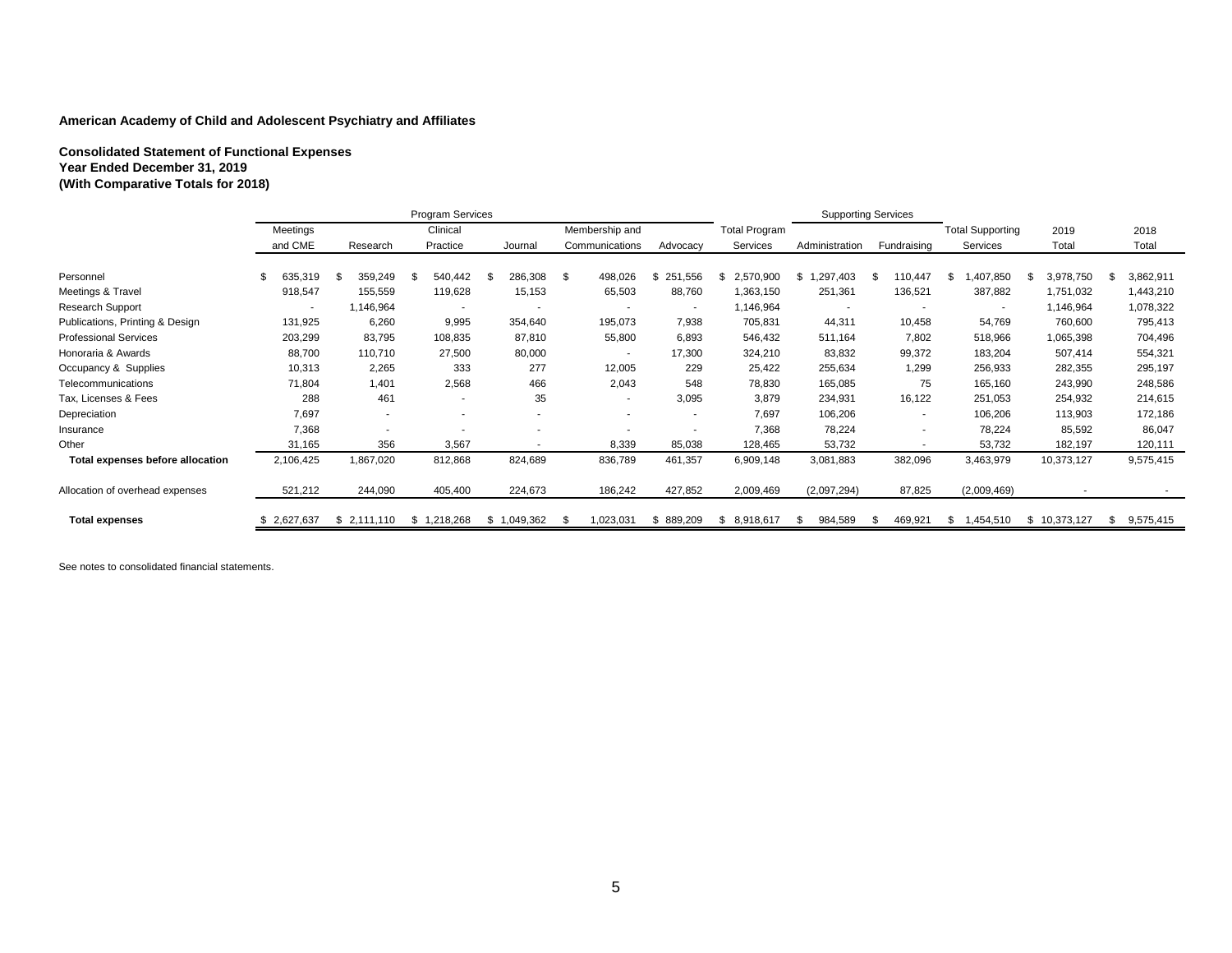# **Consolidated Statement of Cash Flows Year Ended December 31, 2019 (With Comparative Totals for 2018)**

|                                                           | 2019            | 2018             |
|-----------------------------------------------------------|-----------------|------------------|
| Cash flows from operating activities:                     |                 |                  |
| Change in net assets                                      | \$<br>2,244,313 | \$<br>(853, 110) |
| Adjustments to reconcile change in net assets to net cash |                 |                  |
| provided by operating activities:                         |                 |                  |
| Realized and unrealized (gain) loss on investments, net   | (2, 412, 734)   | 1,337,366        |
| Depreciation                                              | 113,903         | 172,186          |
| Change in allowance for doubtful accounts                 | 1,076           | (24, 585)        |
| Changes in assets and liabilities:                        |                 |                  |
| (Increase) decrease in:                                   |                 |                  |
| Receivables                                               | 532,738         | (32, 156)        |
| Prepaid expenses and other                                | 82,328          | (44, 819)        |
| Increase (decrease) in:                                   |                 |                  |
| Accounts payable and accrued expenses                     | 203,514         | (258, 462)       |
| Deferred revenue                                          | 250,329         | (92, 228)        |
| Regional council dues payable                             | (22, 137)       | 24,648           |
| Net cash provided by operating activities                 | 993,330         | 228,840          |
| Cash flows from investing activities:                     |                 |                  |
| Purchases of property and equipment                       | (22, 232)       | (38, 421)        |
| Proceeds from sales of investments                        | 3,762,131       | 3,872,321        |
| Purchases of investments                                  | (4, 156, 893)   | (4, 246, 509)    |
| Net cash used in investing activities                     | (416, 994)      | (412, 609)       |
|                                                           |                 |                  |
| Net increase (decrease) in cash                           | 576,336         | (183, 769)       |
| Cash:                                                     |                 |                  |
| Beginning                                                 | 1,301,215       | 1,484,984        |
| Ending                                                    | \$<br>1,877,551 | \$<br>1,301,215  |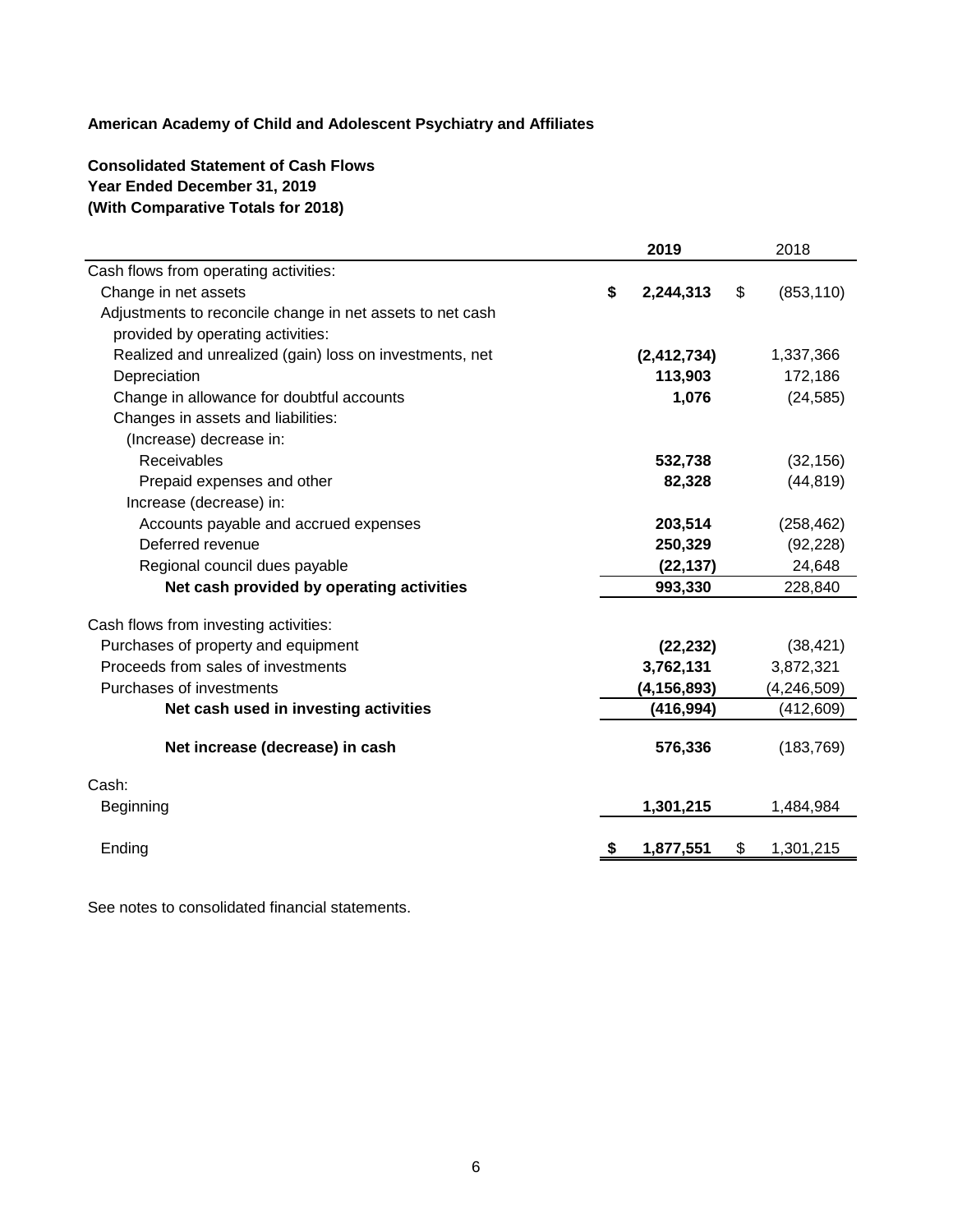#### **Notes to Consolidated Financial Statements**

### **Note 1. Nature of Activities and Significant Accounting Policies**

**Nature of activities:** American Academy of Child and Adolescent Psychiatry and Affiliates (collectively, the Academy) consists of three entities.

American Academy of Child and Adolescent Psychiatry (AACAP) has been a growing and dynamic organization, giving direction to and responding quickly to new developments in the healthcare environment by addressing the needs of children, adolescents and families. AACAP represents child and adolescent psychiatrists with at least five years of additional training beyond medical school, including two years in child and adolescent psychiatry residency. AACAP members actively research, diagnose and treat psychiatric disorders affecting children, adolescents and their families. AACAP supports this work through a variety of programs including government liaison, national public information and continuing education.

American Association of Child and Adolescent Psychiatry (AMCAP) was created to engage in health policy and advocacy activities to promote mentally healthy children, adolescents and families, and the profession of child and adolescent psychiatry.

AMCAP created the AMCAP Political Action Committee (the PAC), which is a separate segregated fund of AMCAP and is an unincorporated committee. The PAC's purpose is to support federal candidates who support child and adolescent psychiatry. The PAC is not affiliated with any party.

The following are descriptions of the Academy's more significant programs:

**Meetings and CME:** The annual meeting presents the latest research and clinical practice in the field of child and adolescent psychiatry to members and non-members. Institutes at the annual meeting, the January institute and the lifelong learning institute, provide continuing professional education on the latest topics in the field.

**Research:** Through a number of federal and non-federal grants, the Academy supports research and training fellowships in the field of child and adolescent psychiatry. The Academy promotes and supports research careers, publicizes research and training opportunities and sponsors initiatives to foster the development and continuing excellence of child and adolescent psychiatrists through fellowship programs, distinguished member lectures and research stipends.

**Clinical practice:** The Academy's Clinical Practice department is principally responsible for assisting members with issues related to their clinical practice, such as practice parameters, coordination of care/services, collaborating with other professionals and medical coding questions.

**Membership and communication:** The Membership department is also responsible for development and maintenance of member benefits and services, and maintaining all membership records and statistics. The Academy sponsors committees that work to increase the knowledge base about specific areas of interest for the Academy members and the public and help the Academy disseminate information.

**Journal:** Through the monthly *Journal of the American Academy of Child and Adolescent Psychiatry,* the Academy publishes peer review scientific papers and an online subscription.

**Advocacy:** The Academy's government affairs department promotes advocacy efforts at the federal and state levels to improve policies and services for children and adolescents with mental illness. The Academy works to educate policymakers and administrators about issues affecting child and adolescent psychiatry and children's mental health.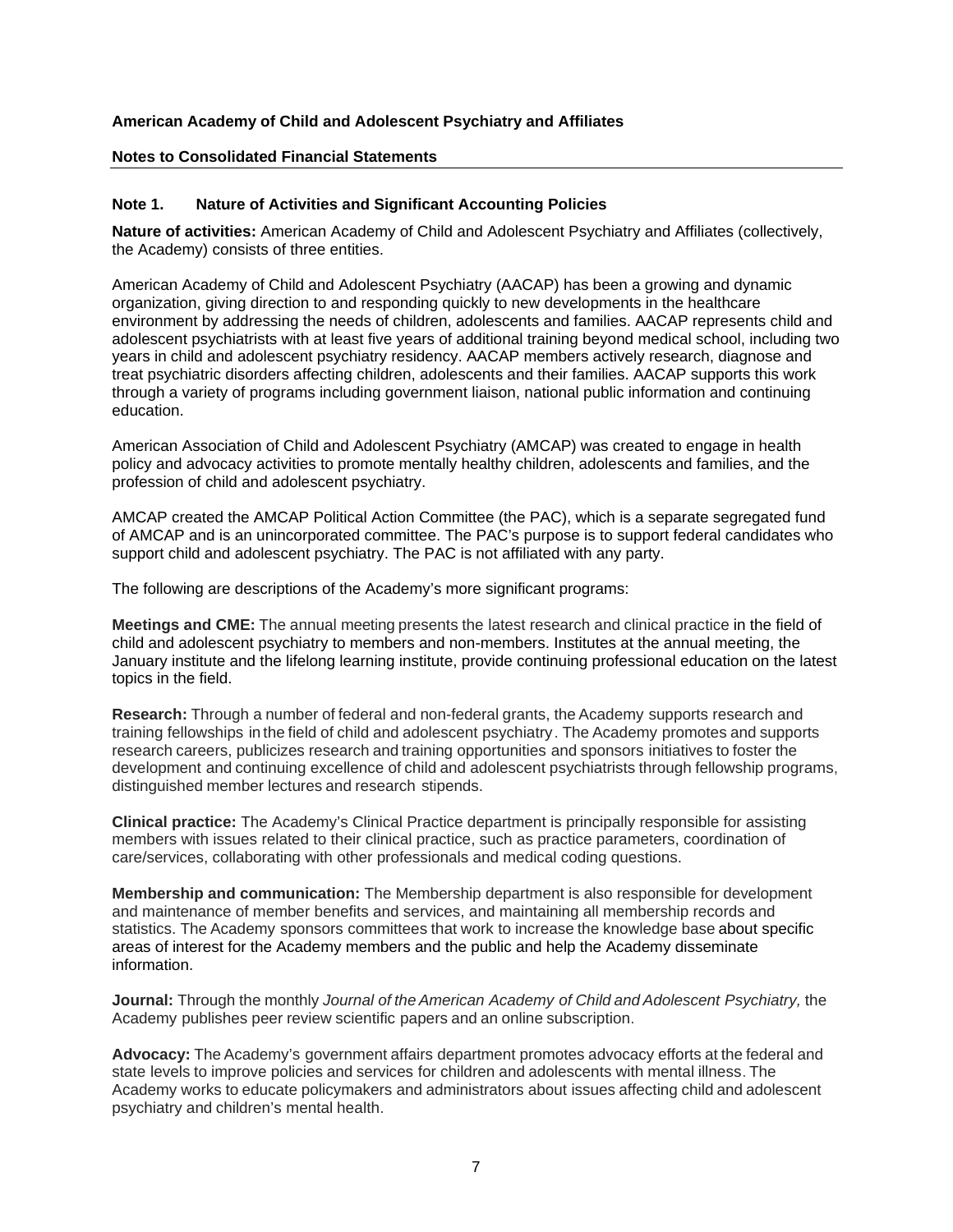#### **Notes to Consolidated Financial Statements**

#### **Note 1. Nature of Activities and Significant Accounting Policies (Continued)**

A summary of the Academy's significant accounting policies follows:

**Principles of consolidation:** The accompanying financial statements include the accounts of AACAP, AMCAP and the PAC. All significant intercompany accounts and transactions have been eliminated in consolidation.

**Basis of accounting:** The financial statements are presented in accordance with the accrual basis of accounting, whereby revenue is recognized when earned, unconditional support is recognized when received and expenses are recognized when incurred.

**Basis of presentation:** The financial statements presentation follows the recommendations of the Financial Accounting Standards Board (FASB) Accounting Standards Codification (the Codification). As required by the Not-for-Profit Entities topics of the Codification, balance sheet and income statement, the Academy is required to report information regarding its financial position and activities according to two classes of net assets: net assets without donor restrictions and net assets with donor restrictions.

**Net assets without donor restrictions:** Net assets that are not subject to donor-imposed restrictions and may be expended for any purpose in performing the primary objects of the Academy. The Academy's board may designate assets without restrictions for specific operational purposes from time to time.

**Net assets with donor restrictions:** Net assets subject to restrictions imposed by donors, and grantors. Some donor restrictions are temporary in nature, those restrictions will be met by actions of the Academy or by the passage of time. Other donor restrictions are perpetual in nature, where by the donor has restricted the funds be maintained in perpetuity.

**Financial risk:** The Academy maintains its cash in bank deposit accounts which, at times, may exceed federally insured limits. The Academy has not experienced any losses in such accounts. The Academy believes it is not exposed to any significant financial risk on cash.

The Academy invests in a professionally managed portfolio that contains various securities that are exposed to risks, such as interest, market and credit. Due to the level of risk associated with such investments, and the level of uncertainty related to changes in the value of such investments, it is at least reasonably possible that changes in risks in the near-term could materially affect investment balances and the amounts reported in the financial statements.

**Investments:** Investments consist of mutual funds, a money market fund, and common stock that are recorded in the accompanying balance sheet at their fair value. Fair value is the price that would be received to sell an asset in an orderly transaction between market participants at the measurement date. To adjust the carrying value of these investments, realized and unrealized gains and losses are recorded as investment (loss) gain, net on the consolidated statement of activities.

**Receivables:** Receivables are carried at original invoice amounts less an estimate made for doubtful receivables based on a review of all outstanding amounts on a monthly basis. Management determines the allowance for doubtful accounts by identifying troubled accounts and by using historical experience applied to an aging of accounts. Receivables are written off when deemed uncollectible. Recoveries of receivables previously written off are recorded when received. The provision for doubtful accounts receivable of \$16,386 at December 31, 2019, is based on management's evaluation of the collectability of receivables.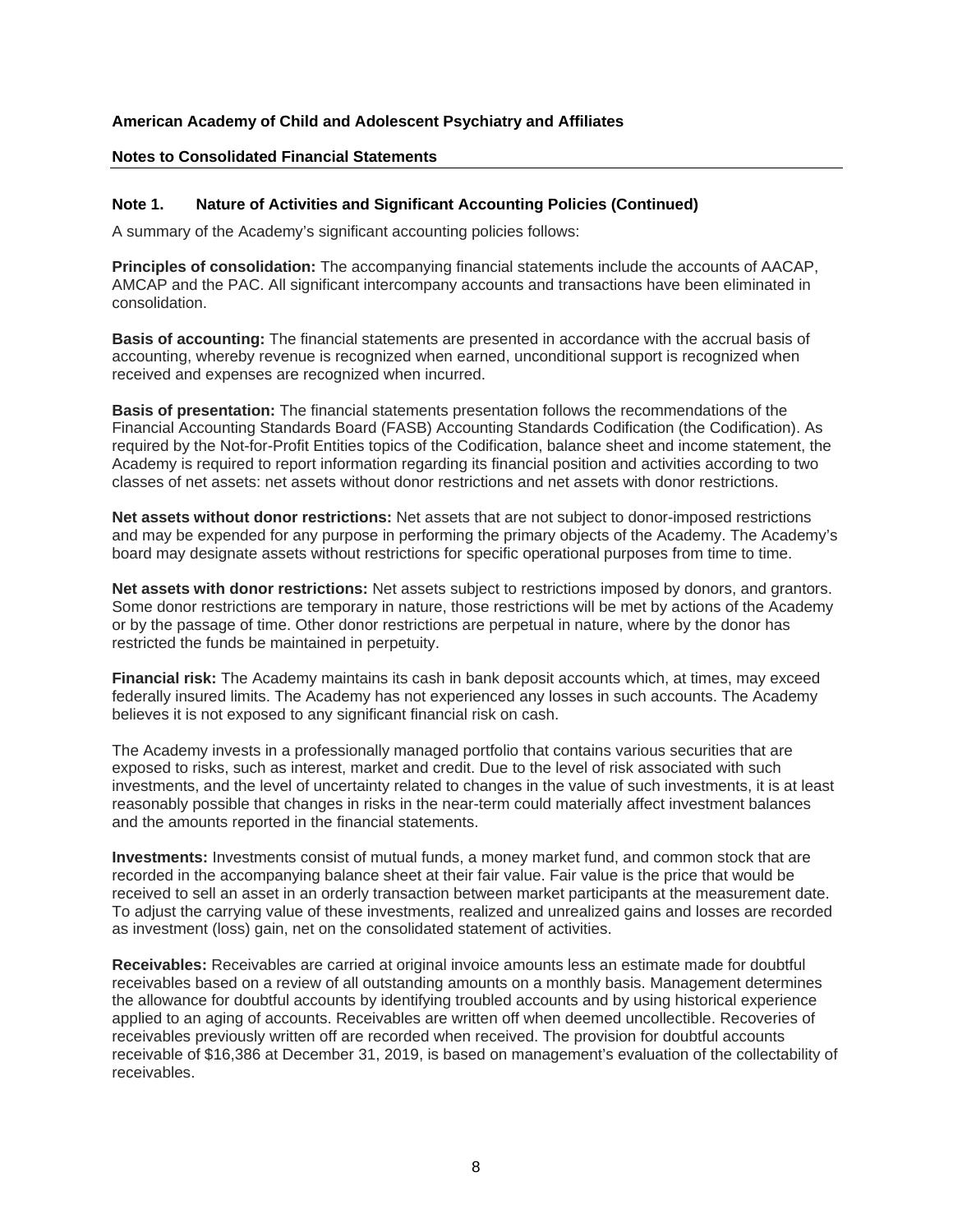#### **Notes to Consolidated Financial Statements**

#### **Note 1. Nature of Activities and Significant Accounting Policies (Continued)**

**Property and equipment:** Property and equipment are recorded at cost less accumulated depreciation. Depreciation is provided using the straight-line method over estimated useful lives of 3 to 40 years. The Academy capitalizes all property and equipment purchased with a cost of \$500 or more.

**Valuation of long-lived assets:** Long-lived assets are reviewed for impairment whenever events or changes in circumstances indicate that the carrying amount of an asset may not be recoverable. Recoverability of long-lived assets is measured by a comparison of the carrying amount of the asset to future undiscounted net cash flows expected to be generated by the asset. If such assets are considered to be impaired, the impairment to be recognized is measured by the amount by which the carrying amount of the assets exceeds the estimated fair value of the assets. Assets to be disposed of are reportable at the lower of the carrying amount or fair value, less cost to sell.

**Regional council dues payable:** Regional council dues payable consists of state and local Academy council dues collected by the Academy, which need to be paid out to councils.

**Revenue and support:** Annual meetings and institutes revenues are recognized in the period the meetings and institutes occur. Payments received in advance are recorded as deferred revenue.

Membership dues and fees are recognized as revenue over the dues period, which coincides with the Academy's fiscal year. Dues payments received in advance are reported as deferred revenue and recognized during the period of membership.

AACAP receives federal and non-federal grants. Revenue from grants is recognized as services are performed and costs are incurred. Conditional grants are recognized when the conditions on which they depend are substantially met. Such grant funds received prior to conditions being met are reported as deferred revenue.

All donor-restricted unconditional contributions are reported as an increase in net assets with donor restrictions, depending on the nature of the restriction, when received. When a restriction expires (that is, when a stipulated time restriction ends or purpose restriction is accomplished), net assets with donor restrictions are reclassified to net assets without donor restrictions and reported in the statement of activities as net assets released from restrictions.

Journal revenue is recognized in the period it is earned. Initial publishing royalties and other multi-year royalty agreements are recognized over the life of the agreements. Amounts received in advance for these agreements are recorded as deferred revenue.

Publication revenue is recognized when sales are made and member royalties are recognized in the period earned. Payments received in advance are recorded as deferred revenue.

**Functional expense classification:** The costs of providing various programs and supporting services have been summarized on a functional basis in the statement of activities and statement of functional expenses. Accordingly, certain overhead costs such as depreciation, insurance, occupancy and supplies have been allocated among the programs and supporting services benefited based on time spent.

**Use of estimates:** The preparation of financial statements requires management to make estimates and assumptions that affect the reported amounts of assets and liabilities and disclosure of contingent assets and liabilities at the date of the financial statements, and the reported amounts of revenue, support and expenses during the reporting period. Actual results could differ from those estimates.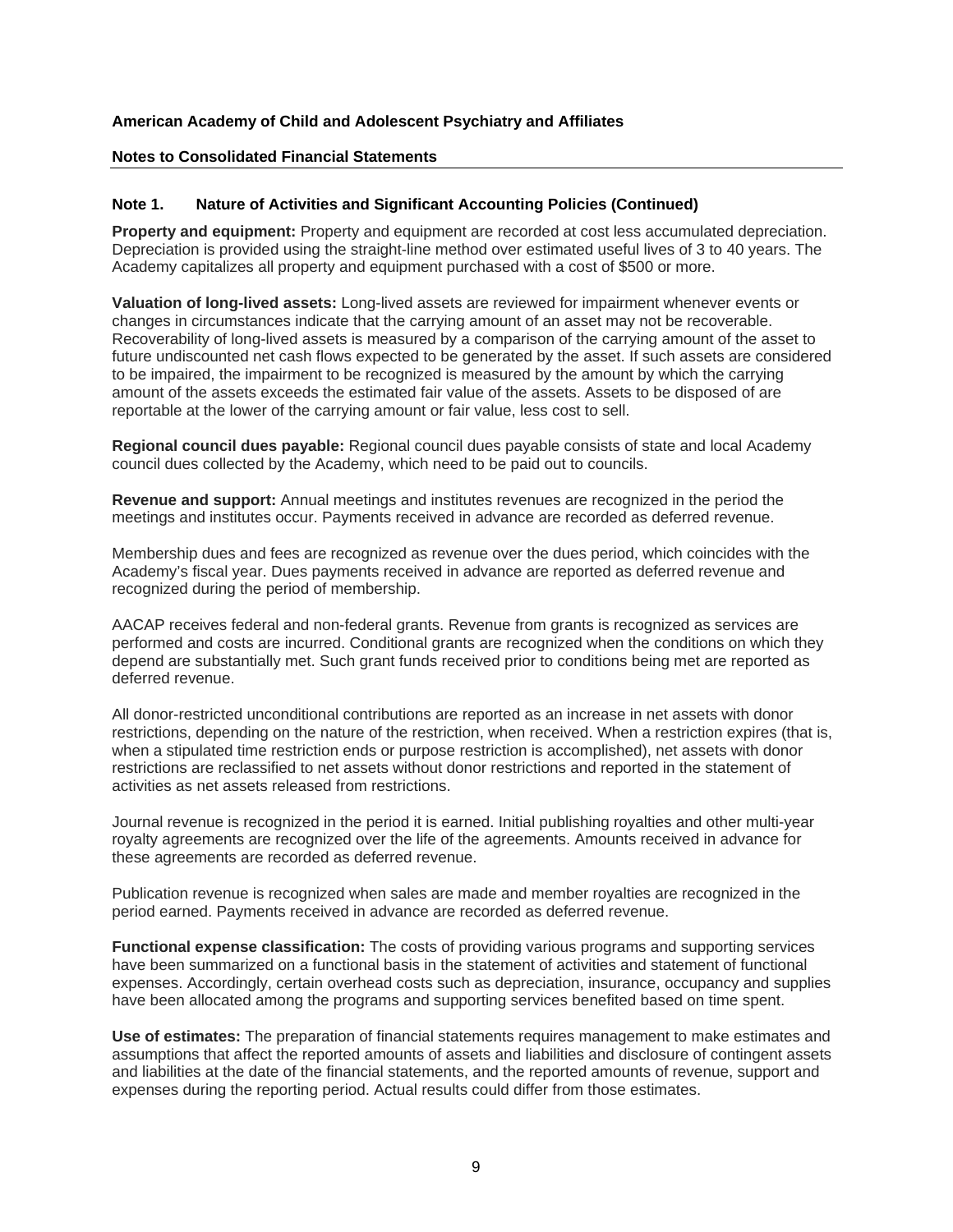# **Notes to Consolidated Financial Statements**

## **Note 1. Nature of Activities and Significant Accounting Policies (Continued)**

**Prior year information:** The consolidated financial statements include certain prior year summarized comparative information in total but not by net asset class. Such information does not include sufficient detail to constitute a presentation in conformity with accounting principles generally accepted in the United States of America. Accordingly, such information should be read in conjunction with the Academy's financial statements for the year ended December 31, 2018, from which the summarized information was derived.

**Income taxes:** AACAP, AMCAP and the PAC are generally exempt from federal income taxes under the provisions of Section 501(c)(3), 501(c)(6) and 527(f)(3) of the Internal Revenue Code. In addition, AACAP has been classified as an organization that is not a private foundation. Under current Internal Revenue Service regulations, advertising revenue earned in AACAP's publications and parking benefits, less applicable deductions, are subject to unrelated business income tax. There were no net tax liabilities for unrelated business income for the year ended December 31, 2019.

Management evaluated the Academy's tax positions and concluded that the Academy had taken no uncertain tax positions that require adjustment to the consolidated financial statements.

**Adopted accounting pronouncement:** In June 2018, the FASB issued Accounting Standards Update (ASU) 2018-08, *Not-for-Profit Entities (Topic 958): Clarifying the Scope and the Accounting Guidance for Contributions Received and Contributions Made*. This ASU clarifies the guidance for evaluating whether a transaction is reciprocal (i.e., an exchange transaction) or nonreciprocal (i.e., a contribution) and for distinguishing between conditional and unconditional contributions. The ASU also clarifies the guidance used by entities other than not-for-profits to identify and account for contributions made. The ASU has different effective dates for resource recipients and resource providers. Where the Academy is a resource recipient, the ASU is applicable to contributions received for annual periods beginning after December 15, 2018. This ASU was adopted by the Academy during the year ended December 31, 2019. Where the Academy is a resource provider, the ASU is effective for annual periods beginning after December 15, 2019.

**Pending accounting pronouncements:** In May 2014, the FASB issued ASU 2014-09, *Revenue from Contracts with Customers (Topic 606)*, requiring an entity to recognize the amount of revenue to which it expects to be entitled for the transfer of promised goods or services to customers. The updated standard will replace most existing revenue recognition guidance in GAAP when it becomes effective and permits the use of either a full retrospective or retrospective with cumulative effect transition method. In August 2015, the FASB issued ASU No. 2015-14, which deferred the effective date of ASU 2014-09 one year. In June 2020, the FASB issued ASU 2020-05, *Revenue from Contracts with Customers (Topic 606) and Leases (Topic 842): Effective Dates for Certain Entities*, further delaying the effective date an additional year, making it effective for annual reporting periods beginning after December 15, 2019. The Academy has not yet selected a transition method and is currently evaluating the effect that the standard will have on the financial statements.

In February 2016, the FASB issued ASU 2016-02, *Leases (Topic 842).* A lessee is required to record a right-of-use asset and a lease liability for all leases with a term of greater than 12 months. Leases with a term of 12 months or less will be accounted for similar to existing guidance for operating leases today. A modified retrospective transition approach is required for lessees for capital and operating leases existing at, or entered into after, the beginning of the earliest comparative period presented in the financial statements, with certain practical expedients available. The Academy is currently evaluating the impact of the pending adoption of the new standard on the consolidated financial statements.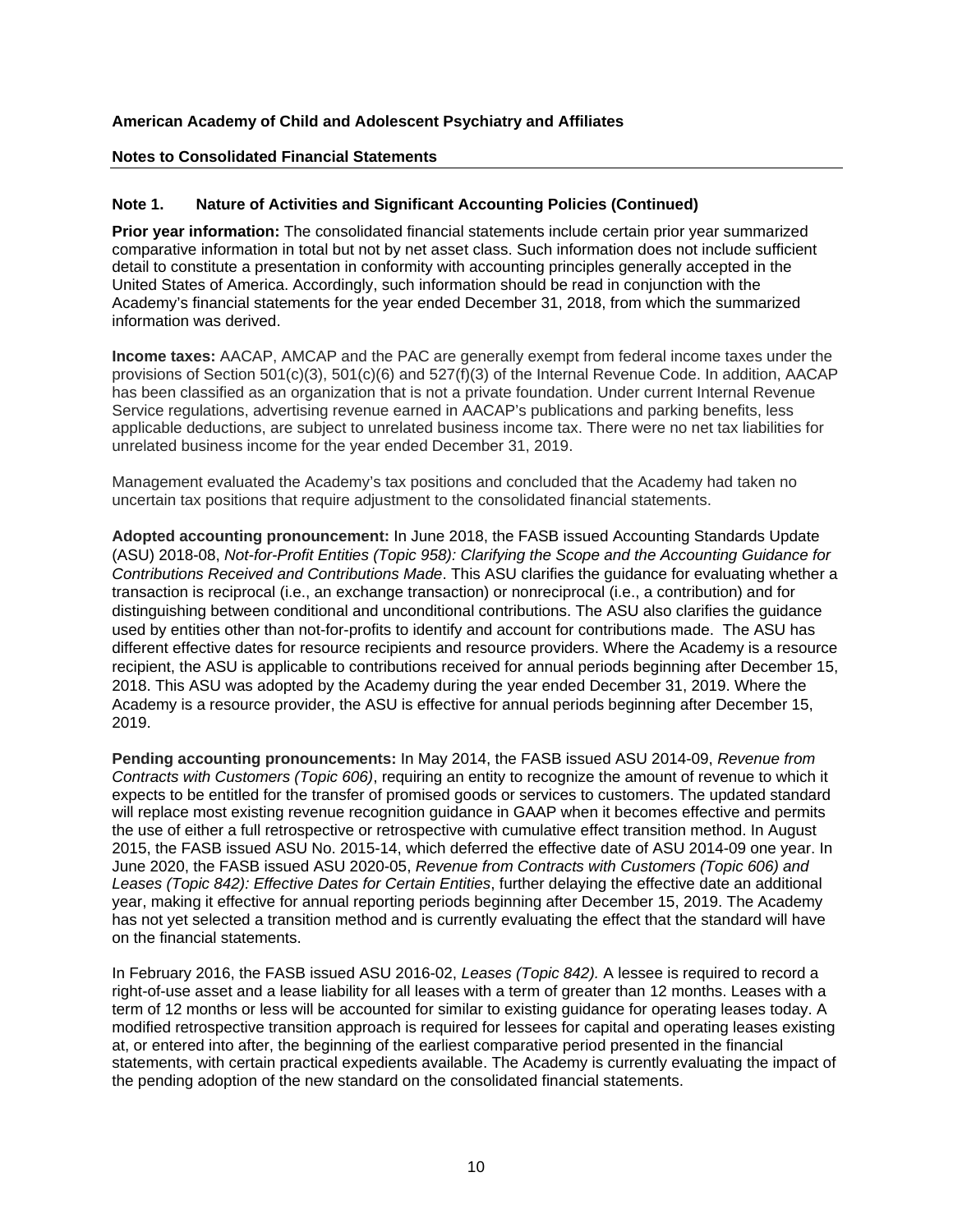# **Notes to Consolidated Financial Statements**

# **Note 1. Nature of Activities and Significant Accounting Policies (Continued)**

In August 2018, the FASB issued ASU 2018-13, Fair Value Measurement (Topic 820): Disclosure Framework—Changes to the Disclosure Requirements for Fair Value Measurement, which modifies the disclosure requirements for fair value measurements by removing, modifying, or adding certain disclosures. ASU 2018-13 is effective for all entities for fiscal years beginning after December 15, 2019. An entity is permitted to early adopt any removed or modified disclosures and delay adoption of the additional disclosures until their effective date. The Academy is currently evaluating the impact of this new standard on its financial statements.

## **Note 2. Availability and Liquidity**

The Academy maintains a policy of structuring its financial assets to be available as its general operating expenses come due. The table below represents financial assets available to meet general expenditures within one year as of December 31, 2019:

| Cash                                                        | \$<br>1,877,551  |
|-------------------------------------------------------------|------------------|
| Investments                                                 | 17,213,430       |
| Receivables, net                                            | 751,444          |
| Total financial assets available                            | \$<br>19,842,425 |
| Less amounts not available to be used within one year:      |                  |
| Regional council dues payable                               | 251,861          |
| Board designated funds                                      | 881,365          |
| Net assets with donor restrictions                          | 4,329,871        |
|                                                             | 5,463,097        |
|                                                             |                  |
| Financial assets available to meet general                  |                  |
| expenditures within one year                                | 14,379,328       |
| <b>Receivables</b><br>Note 3.                               |                  |
| Receivables at December 31, 2019, consist of the following: |                  |
| Federal grant receivables                                   | \$<br>632,172    |
| General receivables                                         | 135,658          |
|                                                             | 767,830          |
| Less allowance for doubtful accounts                        | 16,386           |
|                                                             | \$<br>751,444    |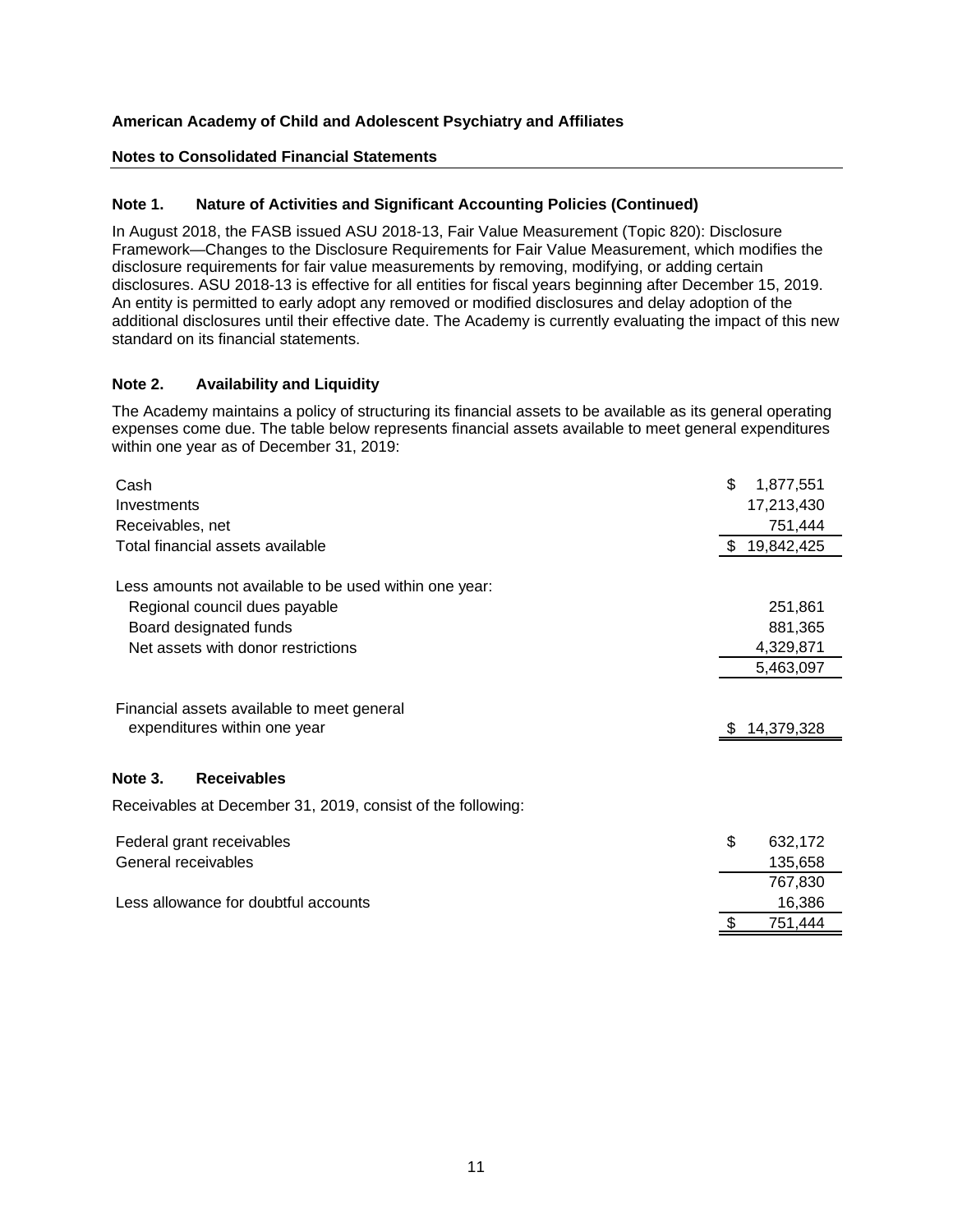## **Notes to Consolidated Financial Statements**

## **Note 4. Property and Equipment**

Property and equipment at December 31, 2019, and depreciation expense for the year then ended, consist of the following:

| <b>Asset Category</b>                          | Estimated<br>Useful Lives | Accumulated<br>Depreciation<br>Cost<br><b>Net</b> |           |             |   |           | Depreciation<br>Expense |
|------------------------------------------------|---------------------------|---------------------------------------------------|-----------|-------------|---|-----------|-------------------------|
| Building and improvements<br>Office equipment, | 10 to 40 years            | S.                                                | 4.242.705 | \$3,261,008 | S | 981.697   | 79,198                  |
| computers and software                         | 3 to 10 years             |                                                   | 632.547   | 558,015     |   | 74.532    | 34,705                  |
| Land                                           |                           |                                                   | 375,416   |             |   | 375,416   |                         |
|                                                |                           |                                                   | 5,250,668 | \$3,819,023 |   | 1.431.645 | 113.903                 |

# **Note 5. Deferred Revenue**

Deferred revenue at December 31, 2019, consists of the following:

| Membership dues            | 1,252,650 |
|----------------------------|-----------|
| Initial publishing royalty | 375,000   |
| Meeting registration       | 166.585   |
| <b>Others</b>              | 47.923    |
|                            | l.842.158 |

# **Note 6. Retirement Plan**

The Academy maintains a defined contribution pension plan for its full-time employees. Contributions are made on behalf of eligible employees at the rate of 10% of their compensation. Amounts contributed to the plan for the year ended December 31, 2019, were \$ 232,197.

#### **Note 7. Commitments and Contingencies**

**Hotels, facilities and services**: The Academy has entered into several contracts for hotel room rentals, convention centers, and other services relating to future meetings. In the event of cancellation, the Academy is required to pay various costs as stipulated in the contracts, the amounts of which are dependent upon the date of cancellation.

**Legal:** From time to time, the Academy may be subject to various legal proceedings, which are incidental to the ordinary course of business. In the opinion of the management of the Academy, there are no material pending legal proceedings or claims.

**Federal grants**: All direct expenses and overhead rates charged under AACAP's government grants are subject to audit by a government agency. Such audits could result in claims against AACAP for disallowed costs or noncompliance with grantor restrictions. No provision has been made for any liabilities that may arise from such audits, since management believes that AACAP is in compliance with all grant restrictions, and the amount of such liabilities, if any, cannot be determined.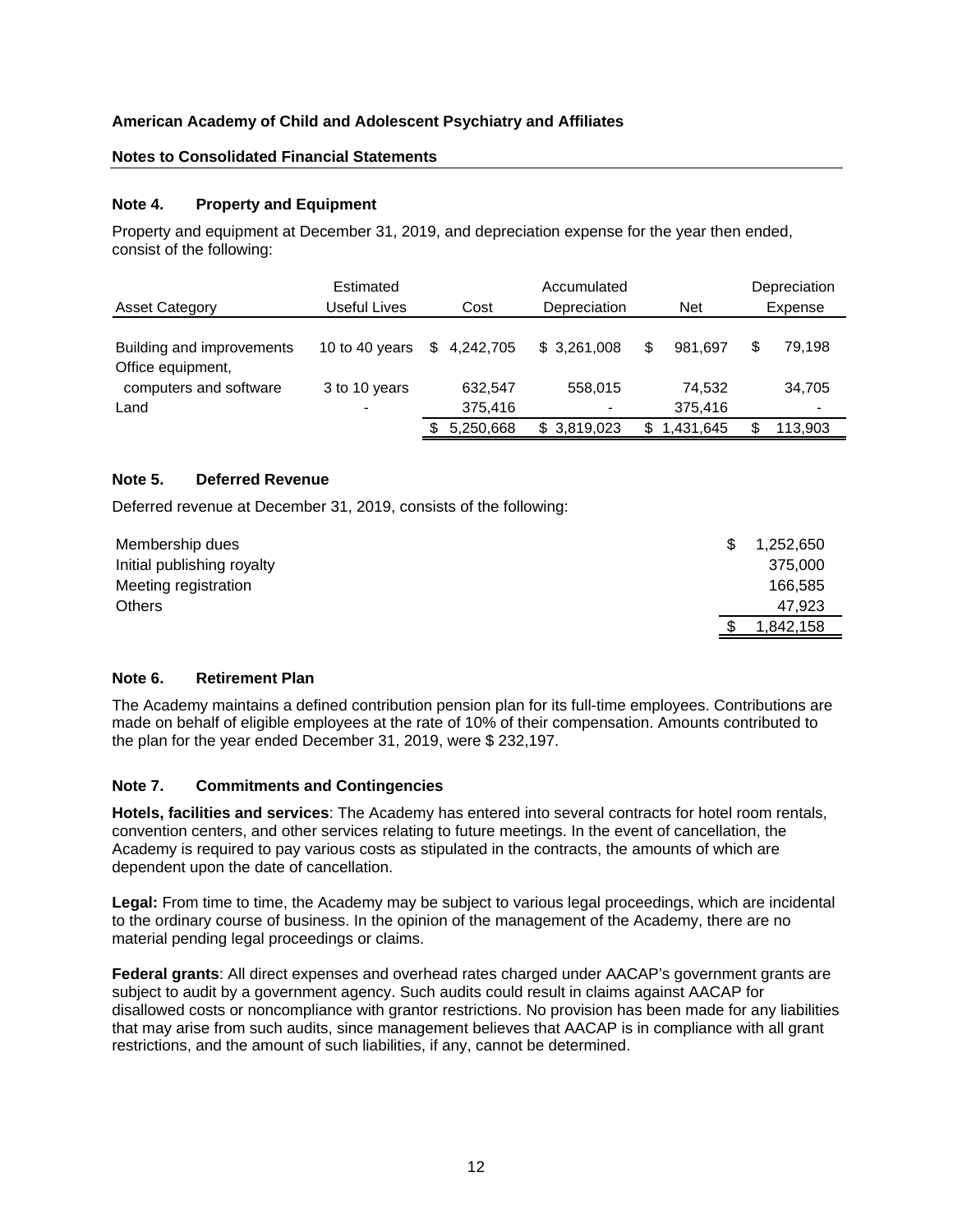# **Notes to Consolidated Financial Statements**

# **Note 7. Commitments and Contingencies (Continued)**

The Academy often receives conditional grants from the U.S. government and other funders. Conditional grants are recognized as earned in the year in which the Academy incurs qualified expenses which also meet the conditions. Conditional grant funds received in excess of costs incurred are recorded as deferred revenue. Qualified expenses (which also meet the conditions) incurred in excess of funds received are recorded as grants receivable. The Academy had following conditional grants as of December 31, 2019:

| Funder                                  | Total Active<br><b>Conditional Grants</b> |           | Amount Earned<br>through 2019 | Amount<br>Left to Earn |           |  |
|-----------------------------------------|-------------------------------------------|-----------|-------------------------------|------------------------|-----------|--|
| Department of Health and Human Services |                                           | 3,890,988 | 1.953.502                     |                        | 1,937,486 |  |

# **Note 8. Net Assets with Donor Restrictions**

The composition of restricted net assets as of December 31, 2019, along with the activity in the restricted funds for the year then ended, is as follows:

For the year ended December 31, 2019, the Academy allocated investment activity to its restricted net asset funds on a monthly basis. This allocation has two components. The first is an allocation based on the balance and activity in each restricted fund. The second is an allocation based on the balance and activity in each restricted fund held in perpetuity. In each of the two allocations described above, the allocation methodology is the same. The allocations were calculated for each fund based on the balance in each fund at the end of the month, plus the current month activities, divided by the Academy's average investment balance for the month, multiplied by the Academy's net investment activity for the month.

The Academy does not allocate investment activity to programs that are less than one year in duration or that have a measurable date of completion during the fiscal year, such as programs where the terms of the restriction are satisfied at the annual meeting. In addition, the Academy does not allocate investment activity to programs where the donors, such as but not limited to governmental entities or pharmaceutical companies, do not have expectations of receiving investment allocations or intend the funds to be subject to market losses.

Restricted funds that are driven by multi-year promises to give are allocated differently. The Academy only allocates the investment return based on the actual cash received by year-end and excludes the amount that has yet to be received.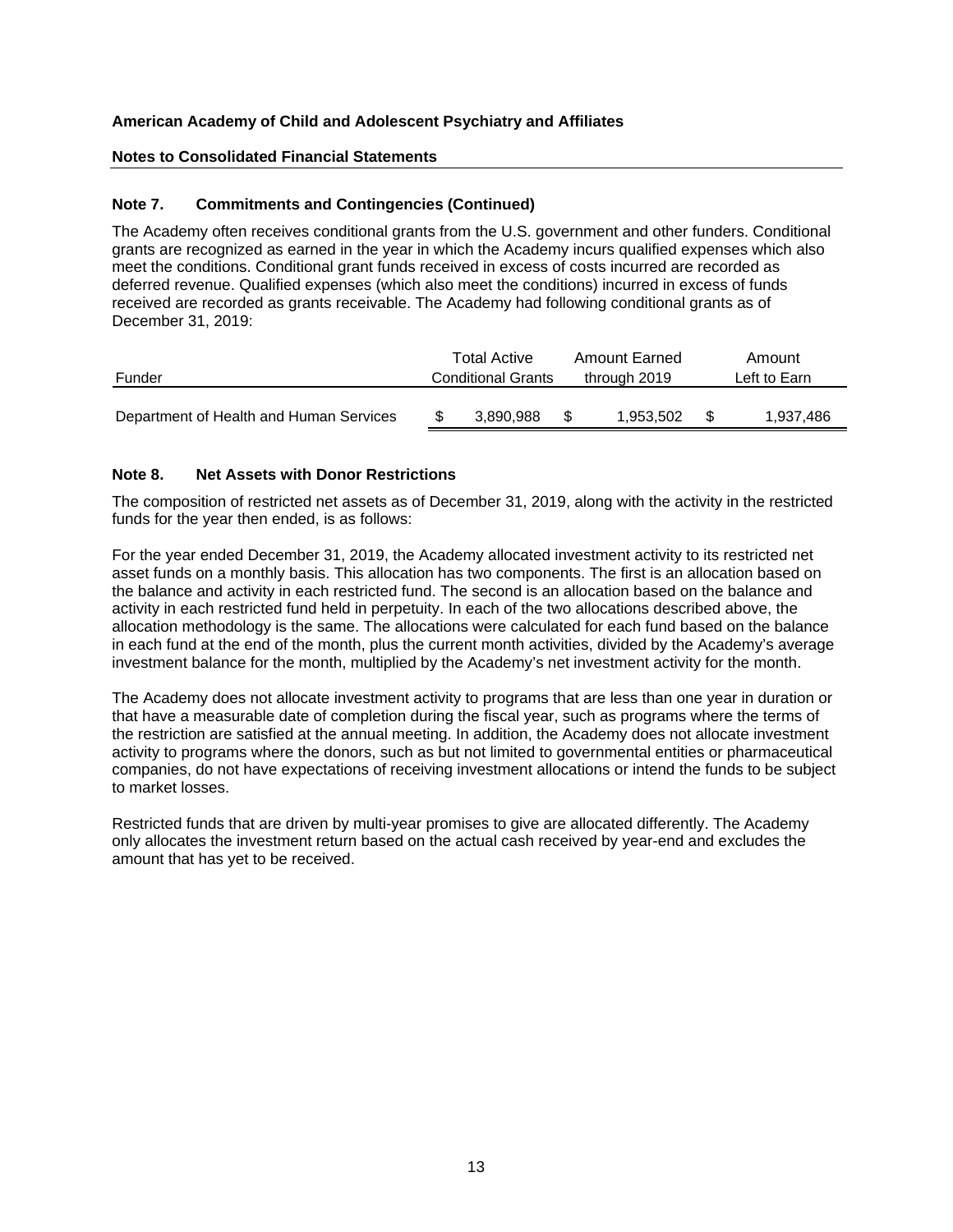#### **Notes to Consolidated Financial Statements**

#### **Note 8. Net Assets with Donor Restrictions (Continued)**

|                                                               | Balance<br>December 31.<br>2018 | Contributions | <b>Net Assets</b><br>Released from<br>Restrictions | Investment<br>Gain on<br>Restricted<br><b>Net Assets</b> | Transfer<br>to<br>Restricted<br><b>Net Assets</b> | Balance<br>December 31,<br>2019 |
|---------------------------------------------------------------|---------------------------------|---------------|----------------------------------------------------|----------------------------------------------------------|---------------------------------------------------|---------------------------------|
| E. Schlosser Lewis Endowment Fund                             | 913.498                         | \$            | \$<br>(16, 300)                                    | 165,583<br>\$.                                           | \$                                                | \$1,062,781                     |
| <b>Endowment Fund</b>                                         | 801.371                         |               | (70, 352)                                          | 129,406                                                  |                                                   | 860,425                         |
| John E. Schowalter, MD Endowment Fund                         | 381,836                         |               |                                                    | 43,521                                                   |                                                   | 425,357                         |
| Campaign for America Kids                                     | 381.124                         | 77,111        | (18, 462)                                          | 62,633                                                   |                                                   | 502,406                         |
| Abramson Endowment Fund                                       | 232.399                         |               |                                                    | 44.165                                                   |                                                   | 276,564                         |
| Marilyn B Benoit Child Maltreatment Award                     | 191.760                         |               |                                                    | 32,510                                                   |                                                   | 224,270                         |
| Berman Learning Disability Fund                               | 138,361                         |               | (1,660)                                            | 23,457                                                   |                                                   | 160,158                         |
| Philips Fund for Prevention Endowment Fund                    | 125,430                         |               | (1,049)                                            | 21,266                                                   |                                                   | 145,647                         |
| Paramjit Toor Joshi, MD International Scholars Endowment Fund | 105,817                         |               |                                                    | 17,938                                                   |                                                   | 123,755                         |
| James C. Harris, MD Endowment Fund                            | 101,963                         |               |                                                    | 13,132                                                   |                                                   | 115,095                         |
| International Fund - Ulku Ulgur, MD Int'l Scholar Fund        | 65,160                          |               |                                                    | 11,472                                                   |                                                   | 76,632                          |
| E. James Anthony Endowment Fund                               | 57,220                          |               |                                                    | 9.700                                                    |                                                   | 66,920                          |
| Life Member Fund                                              | 56,379                          | 34,105        | (47, 517)                                          | 9,726                                                    |                                                   | 52,693                          |
| Amaya Fund (The Marc Amaya Award of NC)                       | 56,225                          | 1,700         | (3,330)                                            | 9,532                                                    |                                                   | 64,127                          |
| Tarjan Developmental Disabilities Award                       | 25,985                          |               | (2, 178)                                           | 4,405                                                    |                                                   | 28,212                          |
| Pilot Research Awards (Pfizer)                                | 25,368                          |               |                                                    |                                                          |                                                   | 25,368                          |
| Aubrey Metcalf Fund (Northern California-ROCAP)               | 24,130                          |               | (12)                                               | 4,090                                                    |                                                   | 28,208                          |
| Klingenstein                                                  | 23,615                          | 32,000        | (37, 298)                                          |                                                          |                                                   | 18,317                          |
| NIDA AACAP Resident Research Award II 2015-2018               | 22,502                          |               |                                                    |                                                          |                                                   | 22,502                          |
| Psycho Dynamic Faculty                                        | 20,413                          |               |                                                    |                                                          |                                                   | 20,413                          |
| Simon Wile Fund - Liason Psychiatry Award                     | 19,441                          |               | (6,995)                                            | 3,296                                                    |                                                   | 15,742                          |
| Beatrix Hamburg Award                                         | 6,549                           |               | (1,906)                                            | 1,110                                                    |                                                   | 5,753                           |
| International Fund                                            | 3,771                           |               |                                                    | 639                                                      |                                                   | 4,410                           |
| Spurlock Minority Research Fellowship - NIDA                  | 3,522                           |               |                                                    | $\overline{\phantom{a}}$                                 |                                                   | 3,522                           |
| Cancro Academic Achievement Award                             | 2,259                           |               | (2,048)                                            | 383                                                      |                                                   | 594                             |
| Spurlock Fund-AACAP                                           |                                 | 15,750        | (15,750)                                           |                                                          |                                                   |                                 |
|                                                               | \$3,786,098                     | \$160,666     | (224, 857)<br>\$                                   | \$ 607,964                                               | \$<br>$\sim$                                      | \$4,329,871                     |

#### **Note 9. Donor Restricted Endowment and Board Designated Net Assets**

The Academy follows the Codification subtopic, Reporting Endowment Funds. The Codification addresses accounting issues related to guidelines in the Uniform Prudent Management of Institutional Funds Act of 2006 (UPMIFA), which was adopted by the National Conferences of Commissioners on Uniform State Laws in July 2006. Management has interpreted UPMIFA as requiring the preservation of the fair value of original donor-restricted contributions as of the date of the gift, absent explicit donor stipulations to the contrary. As a result of this interpretation, the Academy classifies as donor restricted net assets that are held in perpetuity (a) the original value of donor restricted cash contribution and (b) the discounted value of future donor restricted cash contributions, net of allowance for uncollectible promises. The remaining portion of donor-restricted cash contributions are classified as net assets with donor restrictions until those amounts are appropriated for expenditure in a manner consistent with the standard of prudence prescribed by UPMIFA. In accordance with UPMIFA, the Academy considers the following factors in making a determination to appropriate or accumulate donor-restricted cash contributions:

- The purposes of the Academy and donor-restricted endowment fund
- The duration and preservation of the funds
- General economic conditions
- The possible effect of inflation and deflation
- The expected total return from income and the appreciation of investments
- Investment policies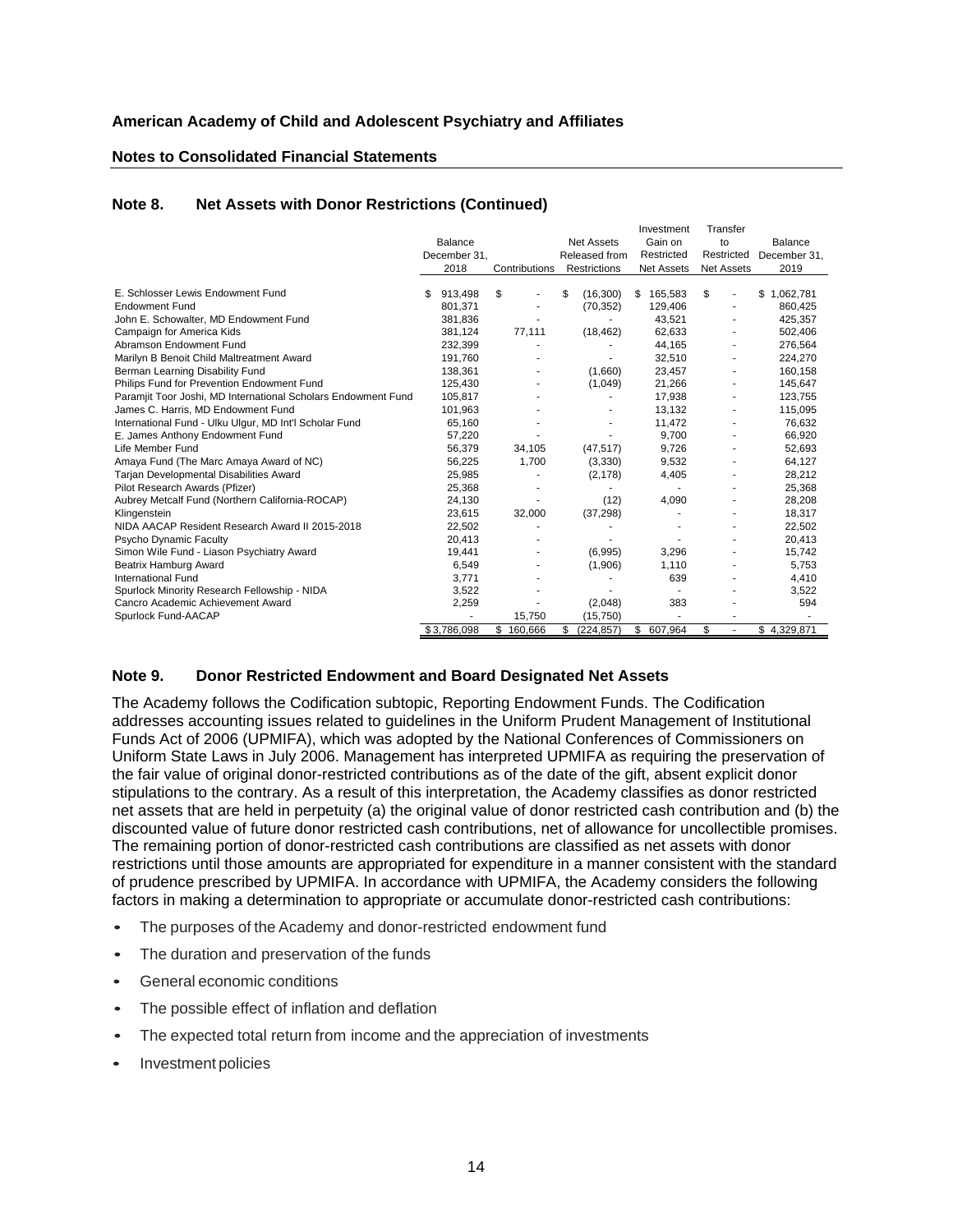#### **Notes to Consolidated Financial Statements**

## **Note 9. Donor Restricted Endowment and Board Designated Net Assets (Continued)**

**Spending policy:** All earnings (losses) from the Academy's donor restricted endowment net assets held in perpetuity are recorded as net assets with donor restrictions. The Academy's donor restricted endowment funds held in perpetuity are geared towards programmatic spending that falls within the mission and purpose of the Academy. The Academy analyzes the balance in the donor restricted endowment fund when evaluating the ability to spend prudently on related programs, which coincide with the purpose of the fund. The Academy's donor restricted endowment fund is used to support programs that promote the health and development of children, adolescents and families. The programs, which the Academy supports are ultimately decided by the Council. Board designated net assets are used to fund programs determined by the President.

**Investment policy**: The Academy invests all restricted funds, as well as other invested funds, in a fund managed by an investment manager according to the objectives and guidelines of the Academy's Statement of Investment Objectives. The Academy's overall objective is to outperform inflation while minimizing potential losses. At least annually, the Academy's Financial Planning Committee, in consultation with the Treasurer and Executive Director, will review the Statement of Investment Objectives to determine their continued applicability. Ultimate authority and responsibility for the financial policies rest with the Council.

The Academy's endowment funds consist of the following at December 31, 2019:

|                                                                      | <b>Without Donor</b><br>Restriction |                       |    | With Donor<br>Restriction             | Total                   |
|----------------------------------------------------------------------|-------------------------------------|-----------------------|----|---------------------------------------|-------------------------|
| Donor-restricted endowment funds<br>Board designated endowment funds | S                                   | $\sim$ $-$<br>841.097 | S. | 3.088.617<br>$\overline{\phantom{0}}$ | \$ 3.088.617<br>841.097 |
|                                                                      |                                     | 841.097               |    | 3.088.617                             | 3.929.714               |

Endowment fund activity for the year ended December 31, 2019, consists of the following:

|                                         | <b>Without Donor</b><br>Restriction |          | With Donor<br>Restriction |    | Total     |
|-----------------------------------------|-------------------------------------|----------|---------------------------|----|-----------|
|                                         |                                     |          |                           |    |           |
| Endowment net assets, beginning of year | S                                   | 743.365  | 2,719,534                 | SS | 3.462.899 |
| Current year designations               |                                     | 250      |                           |    | 250       |
| Investment income, net                  |                                     | 134.674  | 456.784                   |    | 591,458   |
| Amounts appropriated for expenditure    |                                     | (37,192) | (87,701)                  |    | (124,893) |
| Endowment net assets, end of year       |                                     | 841.097  | 3,088,617                 |    | 3,929,714 |

All Academy endowment funds are included with the investments as shown in Note 10.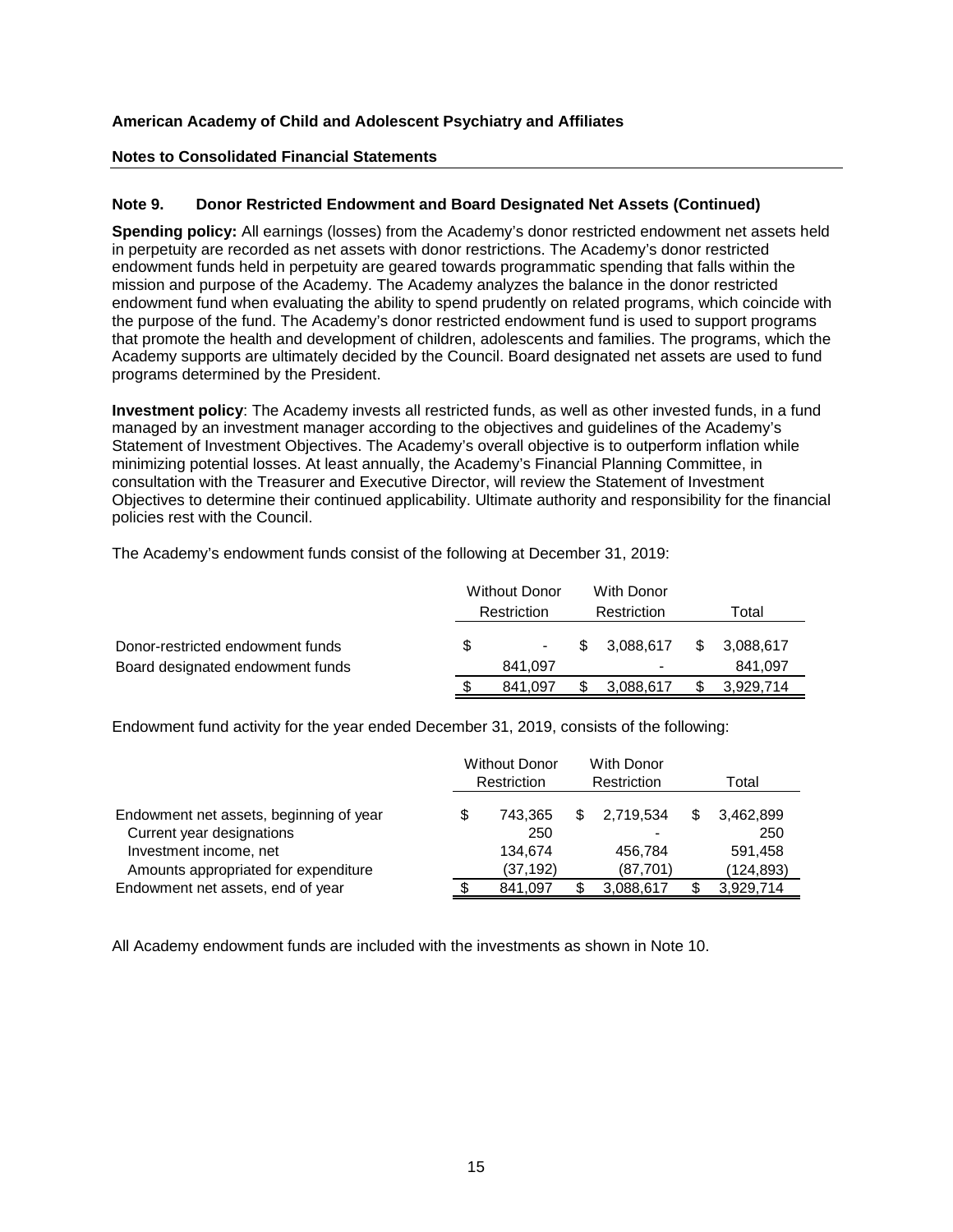#### **Notes to Consolidated Financial Statements**

#### **Note 9. Donor Restricted Endowment and Board Designated Net Assets (Continued)**

Donor restricted endowment net assets to be held in perpetuity at December 31, 2019, consists of the following endowments:

| E. Schlosser Lewis                                      | S | 803,804   |
|---------------------------------------------------------|---|-----------|
| <b>Endowment Fund</b>                                   |   | 745,206   |
| John E. Schowalter, MD Fund                             |   | 275,000   |
| Abramson Fund                                           |   | 177.605   |
| Paramjit Toor Joshi, MD International Scholars Fund     |   | 103,950   |
| <b>Philips Fund for Prevention</b>                      |   | 103,055   |
| James C. Harris, MD Developmental Neuropsychiatry Forum |   | 100,000   |
| E. James Anthony Fund                                   |   | 50,000    |
|                                                         |   | 2.358.620 |

Board designated net assets activity for the year ended December 31, 2019, consists of the following programs:

|                                                |   |                | <b>Current Year</b> | <b>Net Assets</b> |    |                |
|------------------------------------------------|---|----------------|---------------------|-------------------|----|----------------|
|                                                |   | <b>Balance</b> | Designations and    | Released          |    | <b>Balance</b> |
|                                                |   | December 31,   | Investment          | From              |    | December 31,   |
|                                                |   | 2018           | Income              | Designations      |    | 2019           |
| Presidential initiative funds:                 |   |                |                     |                   |    |                |
| Dr. Wagner Presidential Initiative Fund        | S | 40,268         | \$                  | \$                | S  | 40,268         |
|                                                |   | 40,268         |                     |                   |    | 40,268         |
| Other funds:                                   |   |                |                     |                   |    |                |
| Noshpitz/ Cline History Lecture                |   | 63,531         | 11,196              |                   |    | 74,727         |
| Karl Menninger Plenary                         |   | 153,939        | 29,116              | (33, 489)         |    | 149,566        |
| Lawrence A. Stone, MD Plenary                  |   | 118,404        | 20,922              |                   |    | 139,326        |
| Douglas Hansen Annual Review                   |   | 103,341        | 18,368              |                   |    | 121,709        |
| Virginia Q. Anthony Fund                       |   | 77,606         | 13,157              |                   |    | 90,763         |
| Jerry M. Wiener Resident                       |   | 20,385         | 3,706               | (10)              |    | 24,081         |
| John F McDermott Assistant Editor in Residence |   | 70,745         | 11,993              | (1,733)           |    | 81,005         |
| John E. Schowalter, MD Resident                |   | 66,645         | 11,299              | (33)              |    | 77,911         |
| Stubblefield House of Delegates                |   | 71,769         | 12,167              | (1, 927)          |    | 82,009         |
|                                                |   | 746,365        | 131,924             | (37, 192)         |    | 841,097        |
|                                                | S | 786,633        | \$<br>131,924       | \$<br>(37, 192)   | \$ | 881,365        |

The Presidential Initiative Funds are not considered part of the board designated endowment funds, as these funds are not intended to be perpetual in nature, nor are they allocated investment activity.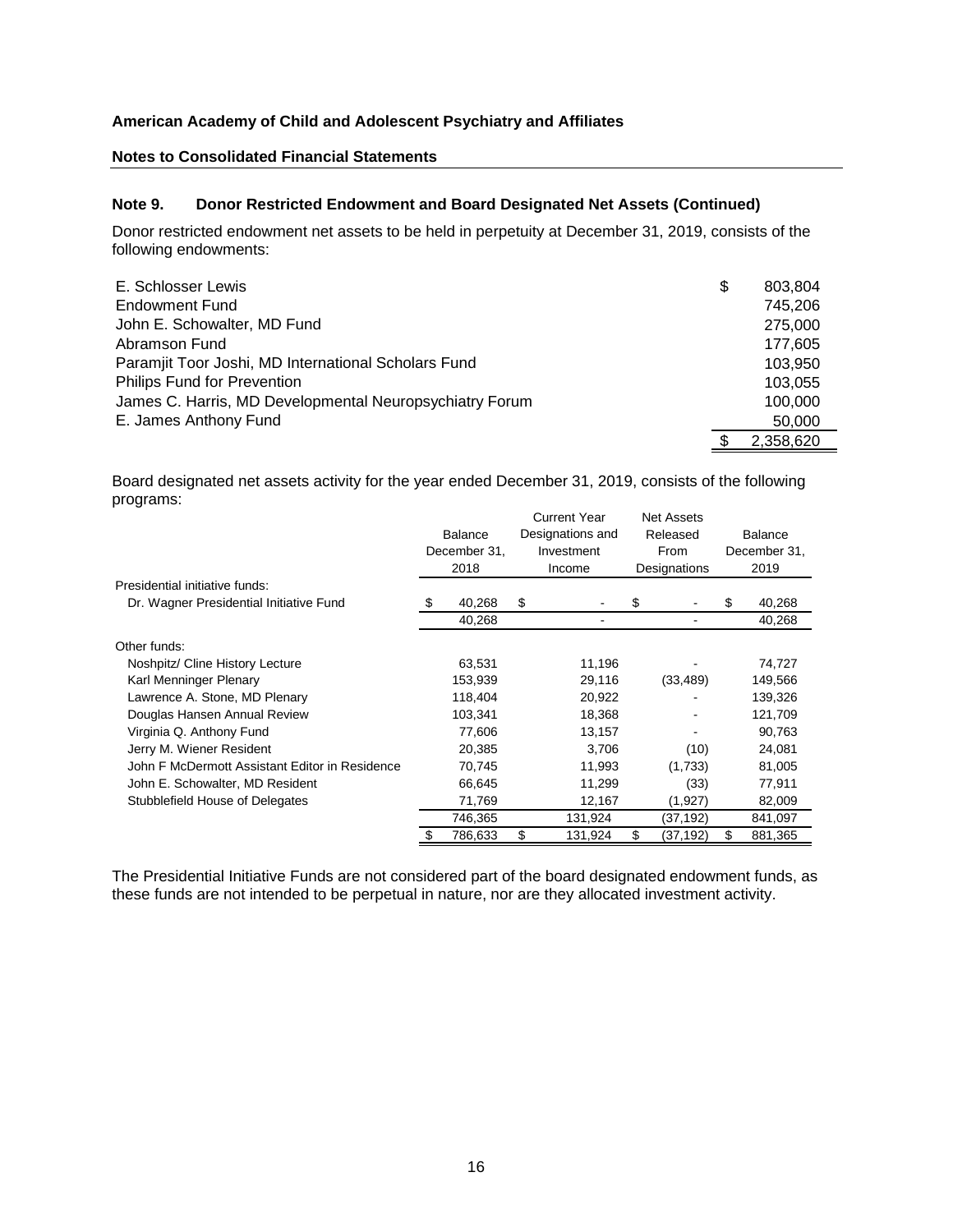#### **Notes to Consolidated Financial Statements**

#### **Note 10. Investments and Fair Value Measurements**

The Academy follows the Codification topic, Fair Value Measurement. The topic applies to all assets and liabilities that are being measured and reported on a fair value basis. The topic establishes a framework for measuring fair value in accordance with GAAP and expands disclosure about fair value measurements. The topic enables the reader of the financial statements to assess the inputs used to develop those measurements by establishing a hierarchy for ranking the quality and reliability of the information used to determine fair values. The topic requires that assets and liabilities carried at fair value will be classified and disclosed in one of the following three categories:

**Level 1:** Quoted market prices in active markets for identical assets or liabilities.

**Level 2:** Observable market based inputs or unobservable inputs corroborated by market data.

**Level 3:** Unobservable inputs that are not corroborated by market data.

In determining the appropriate levels, the Academy performs a detailed analysis of the assets and liabilities that are subject to the topic. At each reporting period, all assets and liabilities for which the fair value measurement is based on significant unobservable inputs are classified as Level 3. The Academy had no Level 2 or Level 3 investments at December 31, 2019.

The table below presents the balances of assets at December 31, 2019, measured at fair value on a recurring basis by level within the hierarchy:

|                              | <b>Total All</b><br>Level 1 |
|------------------------------|-----------------------------|
| Money market fund            | 82,383<br>- \$              |
| Mutual funds:                |                             |
| Large blend                  | 5,217,907                   |
| Intermediate-term bond       | 4,161,807                   |
| <b>Tactical allocation</b>   | 2,534,905                   |
| Foreign large blend          | 881,364                     |
| Diversified emerging markets | 881,292                     |
| Foreign small cap            | 889,077                     |
| Small cap blend              | 841,179                     |
| Bank loan                    | 162,021                     |
| Emerging markets bond        | 423,290                     |
| Large growth                 | 1,055,991                   |
| High yield bond              | 82,214                      |
|                              | 17,131,047                  |
|                              |                             |
| <b>Total investments</b>     | 17,213,430<br>\$            |

The money market funds, mutual funds, and common stock above are classified as Level 1 instruments, as there are quoted market prices in active markets for identical assets.

Net investment income for the year ended December 31, 2019, consists of the following:

| Realized and unrealized gain on investments | \$2,412,734 |
|---------------------------------------------|-------------|
| Dividends and interest                      | 402.038     |
|                                             | 2.814.772   |
| Less management fees                        | 59.912      |
|                                             | 2.754.860   |